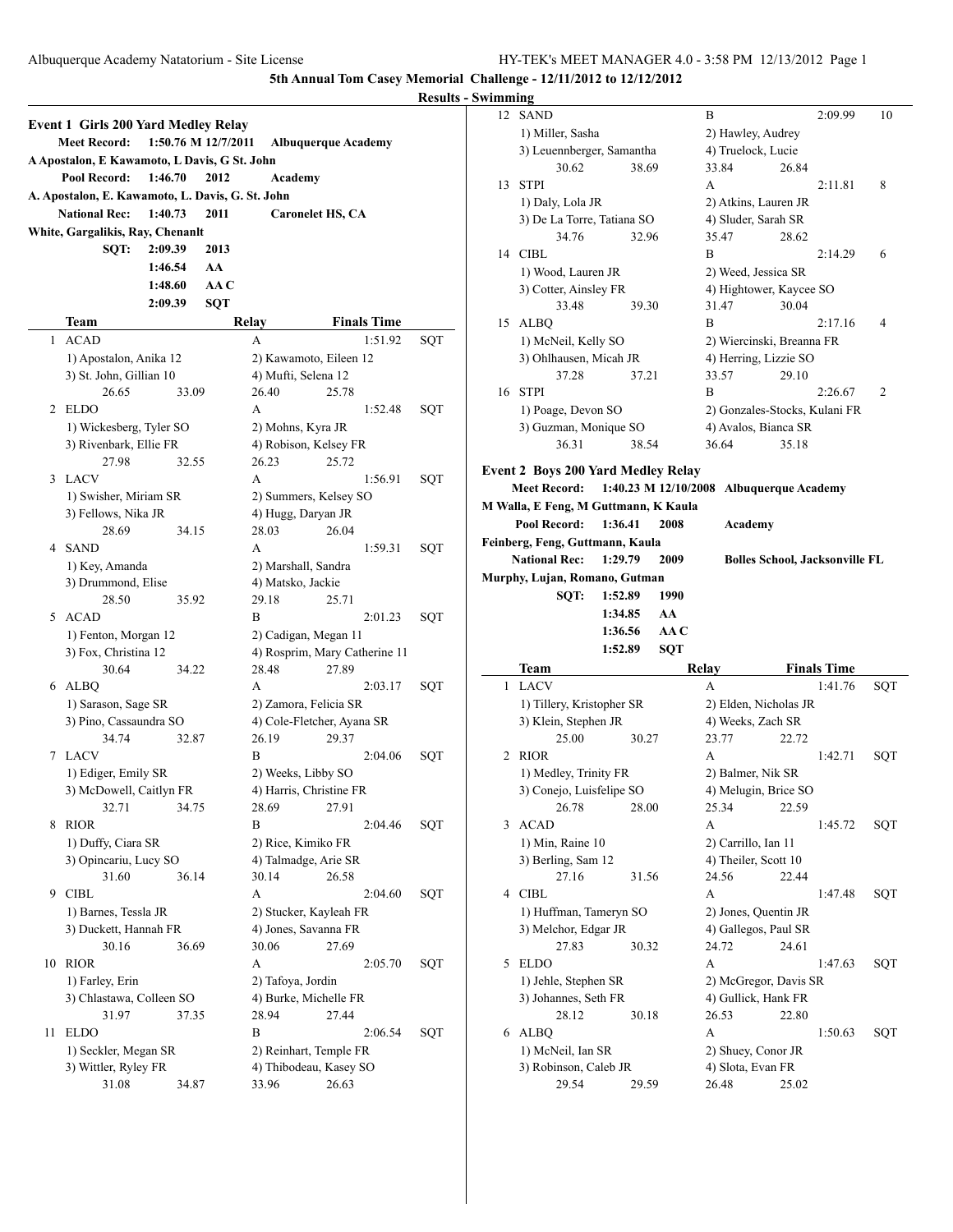Albuquerque Academy Natatorium - Site License HY-TEK's MEET MANAGER 4.0 - 3:58 PM 12/13/2012 Page 2

**5th Annual Tom Casey Memorial Challenge - 12/11/2012 to 12/12/2012**

|                                      |                       |                               |                          |     | $\sim$ $\cdots$ |                                        |                     |            |                  |                    |                    |        |
|--------------------------------------|-----------------------|-------------------------------|--------------------------|-----|-----------------|----------------------------------------|---------------------|------------|------------------|--------------------|--------------------|--------|
| (Event 2 Boys 200 Yard Medley Relay) |                       |                               |                          |     |                 | 4 Scholand, Aine                       |                     |            | <b>SAND</b>      |                    | 2:02.08            | SQT    |
| <b>Team</b>                          |                       | Relay                         | <b>Finals Time</b>       |     |                 | 28.52                                  | 31.30               |            | 31.92            | 30.34              |                    |        |
| 7 ACAD                               |                       | B                             | 1:51.92                  | SQT |                 | 5 Robison, Kelsey                      |                     |            | FR ELDO          |                    | 2:02.60            | SQT    |
| 1) Runnels, Nic 10                   |                       | 2) Vinson, Whit 9             |                          |     |                 | 28.30                                  | 31.25               |            | 31.91            | 31.14              |                    |        |
| 3) Procell, Roy 10                   |                       | 4) Buffett, Tyler 12          |                          |     |                 | 6 Mufti, Selena                        |                     |            | 12 ACAD          |                    | 2:03.15            | SQT    |
| 28.70                                | 30.94                 | 27.27                         | 25.01                    |     |                 | 28.27                                  | 31.39               |            | 31.76            | 31.73              |                    |        |
| 8 SAND                               |                       | A                             | 1:52.60                  | SQT |                 | 7 Zamora, Felicia                      |                     |            | SR ALBQ          |                    | 2:05.67            | SQT    |
| 1) Romero, Estevan                   |                       | 2) Kingsolver, Ian            |                          |     |                 | 29.25                                  | 31.69               |            | 32.45            | 32.28              |                    |        |
| 3) Wrons, Joey                       |                       | 4) Hallada, Liam              |                          |     |                 | 8 Balmer, Claire                       |                     |            | SO RIOR          |                    | 2:09.38            | 11     |
| 28.31                                | 30.86                 | 27.26                         | 26.17                    |     |                 | 29.98                                  | 32.71               |            | 34.21            | 32.48              |                    |        |
| 9 STPI                               |                       | A                             | 1:53.60                  | 18  |                 | 9 Whitezell, Harlee                    |                     |            | SO CIBL          |                    | 2:10.23            | 9      |
| 1) DePrest, Michael JR               |                       |                               | 2) Billstrand, Tim SO    |     |                 | 29.62                                  | 33.48               |            | 34.11            | 33.02              |                    |        |
| 3) Christman, Nick FR                |                       |                               |                          |     |                 | 10 Ripley, Kate                        |                     |            | SO LACV          |                    | 2:13.18            | 7      |
| 30.70                                |                       | 4) Vigil, Tristan JR<br>25.33 | 25.09                    |     |                 | 30.45                                  | 33.18               |            | 35.25            | 34.30              |                    |        |
|                                      | 32.48                 | B                             |                          |     |                 |                                        |                     |            |                  |                    |                    |        |
| 10 ALBQ                              |                       |                               | 1:53.79                  | 14  |                 | 11 Harper, Hanna                       |                     |            | JR RIOR          |                    | 2:13.35            | 6      |
| 1) Kephart, Nolan JR                 |                       | 2) Salazar, Lucas SR          |                          |     |                 | 31.55                                  | 33.64               |            | 34.37            | 33.79              |                    |        |
| 3) Kelly, Nick JR                    |                       | 4) Pedrotty, Gus SR           |                          |     |                 | 12 Pena, Danielle                      |                     |            | SR LACV          |                    | 2:14.92            | 5      |
| 30.73                                | 30.83                 | 27.15                         | 25.08                    |     |                 | 30.59                                  | 33.54               |            | 34.89            | 35.90              |                    |        |
| 11 ELDO                              |                       | B                             | 1:53.94                  | 12  |                 | 13 Ryan, Makenzie                      |                     |            | SO CIBL          |                    | 2:24.54            | 4      |
| 1) Montoya, Gaelon SO                |                       | 2) Cobos, Caleb JR            |                          |     |                 | 32.54                                  | 36.34               |            | 37.80            | 37.86              |                    |        |
| 3) Baca, Brett SO                    |                       |                               | 4) Ansolver, John SO     |     |                 | 14 Ramirez, Alli                       |                     |            | <b>SAND</b>      |                    | 2:26.04            | 3      |
| 30.35                                | 31.89                 | 28.33                         | 23.37                    |     |                 | 30.79                                  | 35.82               |            | 39.68            | 39.75              |                    |        |
| 12 CIBL                              |                       | B                             | 1:58.63                  | 10  |                 | 15 Poage, Devon                        |                     |            | SO STPI          |                    | 2:27.33            | 2      |
| 1) Ryan, Zak SR                      |                       | 2) Molina, Nik JR             |                          |     |                 | 32.48                                  | 36.76               |            | 39.43            | 38.66              |                    |        |
| 3) Dow, Ryan JR                      |                       |                               | 4) Johnson, Brandon SR   |     |                 | 16 McNeil, Kelly                       |                     |            | SO ALBQ          |                    | 2:36.02            | 1      |
| 30.70                                | 31.89                 | 29.85                         | 26.19                    |     |                 | 34.24                                  | 39.54               |            | 42.61            | 39.63              |                    |        |
| 13 SAND                              |                       | B                             | 1:59.08                  | 8   |                 | --- Avalos, Bianca                     |                     |            | SR STPI          |                    | <b>SCR</b>         |        |
| 1) Hawton, Patrick                   |                       | 2) Ozakyol, Addison           |                          |     |                 |                                        |                     |            |                  |                    |                    |        |
| 3) Otts, Jack                        |                       | 4) Perry, Brandon             |                          |     |                 | <b>Event 4 Boys 200 Yard Freestyle</b> |                     |            |                  |                    |                    |        |
| 31.87                                | 31.89                 | 27.98                         | 27.34                    |     |                 | <b>Meet Record:</b>                    | 1:45.55 M 12/7/2011 |            |                  | <b>Jack Feely</b>  |                    |        |
| 14 LACV                              |                       | B                             | 1:59.09                  | 6   |                 | Pool Record:                           | 1:40.84             | 2012       |                  | <b>Jack Feely</b>  |                    |        |
| 1) Rigg, Nolan SO                    |                       | 2) Jain, Rishi SR             |                          |     |                 | <b>National Rec:</b>                   | 1:33.83             | 2009       |                  | <b>Tom Shields</b> |                    |        |
| 3) Willingham, Landon FR             |                       |                               |                          |     |                 |                                        |                     |            |                  |                    |                    |        |
|                                      |                       |                               | 4) Hudgens, Sam FR       |     |                 | SQT:                                   | 1:56.39             | 2039       |                  |                    |                    |        |
| 32.92                                | 31.35                 |                               |                          |     |                 |                                        | 1:39.61             | AA         |                  |                    |                    |        |
|                                      |                       | 28.44<br>B                    | 26.38                    | 4   |                 |                                        | 1:41.26             | AAC        |                  |                    |                    |        |
| 15 RIOR                              |                       |                               | 2:04.75                  |     |                 |                                        | 1:56.39             | <b>SQT</b> |                  |                    |                    |        |
| 1) Rogers, Blade SO                  |                       |                               | 2) Gustafson, Dylan SO   |     |                 |                                        |                     |            |                  |                    |                    |        |
| 3) Solnitzky, Anthony JR             |                       |                               | 4) Perez, Michael FR     |     |                 | Name                                   |                     |            | YrSchool         |                    | <b>Finals Time</b> |        |
| 31.32                                | 31.72                 | 33.01                         | 28.70                    |     |                 | 1 Conejo, Luisfelipe                   |                     |            | SO RIOR          |                    | 1:48.03            | SQT    |
| 16 STPI                              |                       | B                             | 2:25.54                  | 2   |                 | 25.47                                  | 27.75               |            | 27.47            | 27.34              |                    |        |
| 1) Keeling, Kent JR                  |                       |                               | 2) Weingartner, James FR |     |                 | 2 Hou, Jason                           |                     |            | 10 ACAD          |                    | 1:50.32            | SQT    |
| 3) Hausner, Angelo FR                |                       | 4) Sanchez, Jon SR            |                          |     |                 | 25.29                                  | 27.08               |            | 28.53            | 29.42              |                    |        |
| 34.54                                | 41.02                 | 40.86                         | 29.12                    |     |                 | 3 Cho, Christian                       |                     |            | 11 ACAD          |                    | 1:52.35            | SQT    |
| Event 3 Girls 200 Yard Freestyle     |                       |                               |                          |     |                 | 25.92                                  | 28.01               |            | 28.97            | 29.45              |                    |        |
| <b>Meet Record:</b>                  | 1:54.95 M 12/8/2010   |                               | <b>Nika Fellows</b>      |     |                 | 4 Babuska, Tomas                       |                     |            | SR ELDO          |                    | 1:52.81            | SQT    |
| Pool Record:                         | 1:51.10<br>2012       |                               | <b>Nika Fellows</b>      |     |                 | 25.59                                  | 28.01               |            | 29.02            | 30.19              |                    |        |
|                                      |                       |                               |                          |     |                 | 5 Freimanis, Luke                      |                     |            | JR LACV          |                    | 1:56.08            | SQT    |
| <b>National Rec:</b>                 | 1:42.81<br>2008       |                               | <b>Dagney Knutson</b>    |     |                 | 26.55                                  | 29.21               |            | 30.14            | 30.18              |                    |        |
| SQT:                                 | 2:09.19<br>2013       |                               |                          |     |                 | 6 Chavez, Jude                         |                     |            | SO ALBQ          |                    | 1:57.35            | 13     |
|                                      | 1:49.67<br>AA         |                               |                          |     |                 | 27.79                                  | 29.40               |            | 30.16            | 30.00              |                    |        |
|                                      | 1:51.57<br>AA C       |                               |                          |     |                 | 7 Romero, Estevan                      |                     |            | <b>SAND</b>      |                    | 1:58.03            | 12     |
|                                      | 2:09.09<br><b>SQT</b> |                               |                          |     |                 | 26.61                                  | 29.86               |            | 30.83            | 30.73              |                    |        |
| Name                                 |                       | <b>YrSchool</b>               | <b>Finals Time</b>       |     |                 | 8 Lardner, Avery                       |                     |            | SR STPI          |                    | 2:00.29            | 11     |
| 1 St. John, Gillian                  |                       | 10 ACAD                       | 1:58.95                  | SQT |                 | 27.38                                  | 30.62               |            | 31.44            | 30.85              |                    |        |
| 27.75                                | 30.51                 | 30.40                         | 30.29                    |     |                 | 9 Jones, Quentin                       |                     |            | JR CIBL          |                    | 2:03.53            | 9      |
| 2 Atkins, Lauren                     |                       | JR STPI                       | 2:00.95                  | SQT |                 | 28.38                                  | 31.77               |            |                  | 31.41              |                    |        |
| 28.56                                | 30.58                 | 31.30                         | 30.51                    |     |                 |                                        |                     |            | 31.97            |                    |                    |        |
| 3 Wickesberg, Tyler                  |                       | SO ELDO                       | 2:01.24                  | SQT |                 | 10 Slota, Ryan<br>29.00                | 31.46               |            | SR ALBQ<br>32.16 | 30.97              | 2:03.59            | $\tau$ |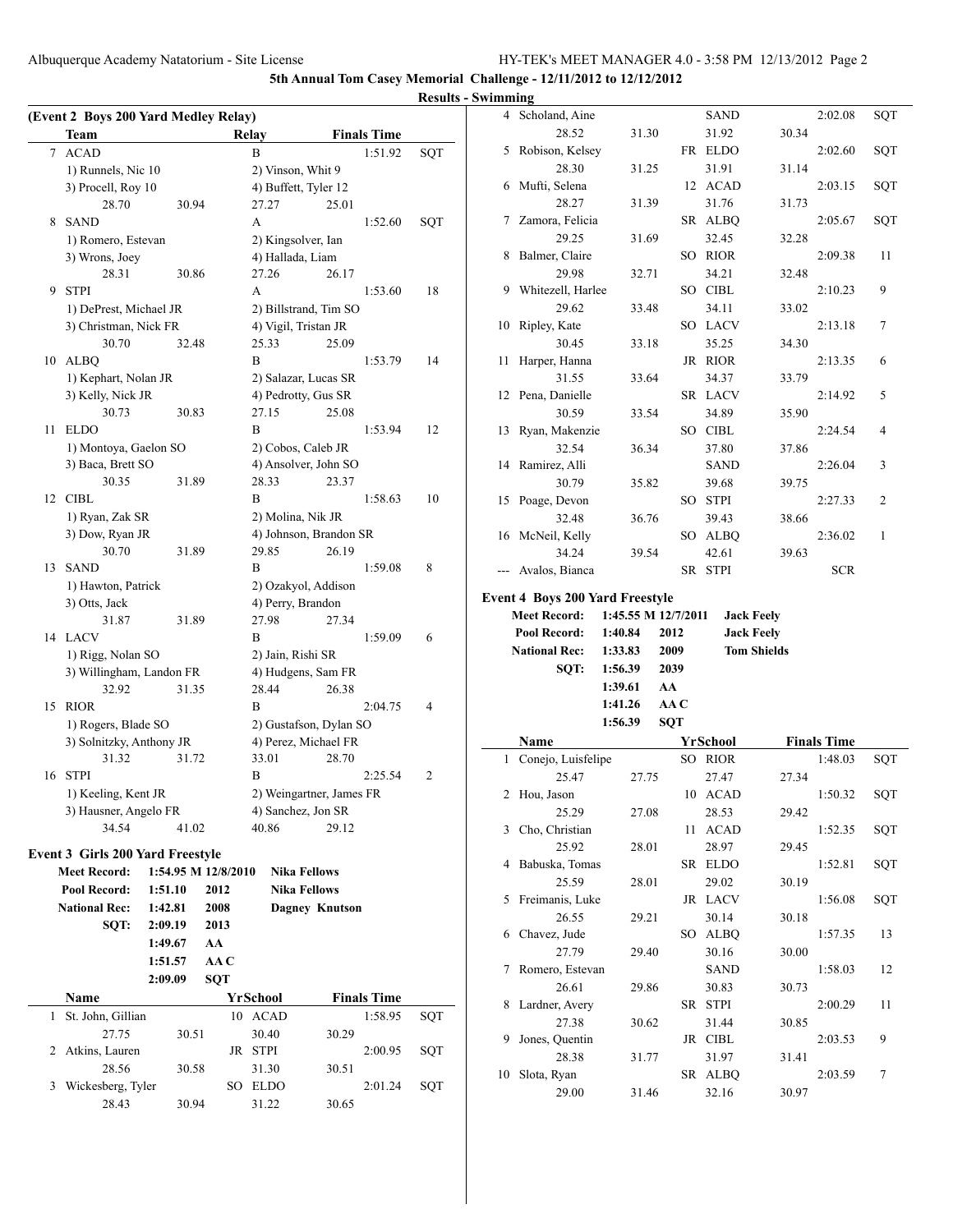|    | (Event 4 Boys 200 Yard Freestyle) |                     |            |                 |                        |     |
|----|-----------------------------------|---------------------|------------|-----------------|------------------------|-----|
|    | Name                              |                     |            | <b>YrSchool</b> | <b>Finals Time</b>     |     |
| 11 | Kingsolver, Ian                   |                     |            | <b>SAND</b>     | 2:04.09                | 6   |
|    | 29.08                             | 32.26               |            | 31.74           | 31.01                  |     |
| 12 | Powers, Jackson                   |                     |            | JR ELDO         | 2:04.12                | 5   |
|    | 30.00                             | 32.47               |            | 32.51           | 29.14                  |     |
| 13 | Perez, Adrian                     |                     |            | FR RIOR         | 2:08.91                | 4   |
|    | 30.05                             | 32.86               |            | 33.03           | 32.97                  |     |
| 14 | Ryan, Zak                         |                     |            | SR CIBL         | 2:09.33                | 3   |
|    | 29.25                             | 32.76               |            | 33.88           | 33.44                  |     |
| 15 | Hausner, Angelo                   |                     | FR         | <b>STPI</b>     | 2:32.93                | 2   |
|    | 34.80                             | 37.20               |            | 40.06           | 40.87                  |     |
|    | --- Rigg, Nolan                   |                     |            | SO LACV         | NS                     |     |
|    | --- Lafler, Ben                   |                     | SO         | <b>RIOR</b>     | <b>SCR</b>             |     |
|    | Event 5 Girls 200 Yard IM         |                     |            |                 |                        |     |
|    | <b>Meet Record:</b>               | 2:09.43 M 12/7/2011 |            |                 | <b>Madison Bridges</b> |     |
|    | <b>Pool Record:</b>               | 2:00.44             | 2012       |                 | <b>Madison Bridges</b> |     |
|    | <b>National Rec:</b>              | 1:56.45             | 2008       |                 | <b>Mary Beck</b>       |     |
|    | SQT:                              | 2:25.79             | 2013       |                 |                        |     |
|    |                                   | 2:03.36             | AA         |                 |                        |     |
|    |                                   | 2:05.51             | AA C       |                 |                        |     |
|    |                                   | 2:23.99             | <b>SQT</b> |                 |                        |     |
|    | Name                              |                     |            | <b>YrSchool</b> | <b>Finals Time</b>     |     |
| 1  | Pino, Cassaundra                  |                     | SO         | <b>ALBQ</b>     | 2:11.61                | SQT |
|    | 27.69                             | 34.41               |            | 39.29           | 30.22                  |     |
| 2  | Talmadge, Arie                    |                     |            | SR RIOR         | 2:21.31                | SQT |
|    | 29.86                             | 33.77               |            | 42.85           | 34.83                  |     |
| 3  | Wray, Jordan                      |                     |            | JR ELDO         | 2:22.77                | SQT |
|    | 30.36                             | 36.99               |            | 42.71           | 32.71                  |     |
| 4  | Weeks, Libby                      |                     |            | SO LACV         | 2:23.92                | SQT |
|    | 31.93                             | 36.45               |            | 41.06           | 34.48                  |     |
| 5  | Summers, Kelsey                   |                     |            | SO LACV         | 2:24.88                | 14  |
|    | 31.80                             | 36.73               |            | 42.06           | 34.29                  |     |
| 6  | Fenton, Morgan                    |                     |            | 12 ACAD         | 2:25.51                | 13  |
|    | 32.08                             | 35.50               |            | 43.45           | 34.48                  |     |
| 7  | Cadigan, Megan                    |                     | 11 -       | <b>ACAD</b>     | 2:26.99                | 12  |
|    | 30.17                             | 37.31               |            | 42.93           | 36.58                  |     |
| 8  | Barnes, Tessla                    |                     |            | JR CIBL         | 2:27.78                | 11  |
|    | 29.58                             | 36.91               |            | 46.48           | 34.81                  |     |
| 9  | Farley, Erin                      |                     |            | <b>RIOR</b>     | 2:28.09                | 9   |
|    | 31.24                             | 35.76               |            | 46.14           | 34.95                  |     |
| 10 | Mohns, Kyra                       |                     |            | JR ELDO         | 2:31.51                | 7   |
|    | 33.03                             | 39.03               |            | 43.09           | 36.36                  |     |
| 11 | Cotter, Ainsley                   |                     |            | FR CIBL         | 2:37.93                | 6   |
|    | 34.29                             | 40.95               |            | 48.15           | 34.54                  |     |
| 12 | Romig, Hannah                     |                     |            | SR ALBQ         | 2:43.43                | 5   |
|    | 33.93                             | 38.56               |            | 51.67           | 39.27                  |     |
| 13 | Daly, Lola                        |                     | JR         | <b>STPI</b>     | 2:48.78                | 4   |
|    | 34.24                             | 40.84               |            | 52.65           | 41.05                  |     |
| 14 | Hawley, Audrey                    |                     |            | SAND            | 2:49.82                | 3   |
|    | 35.32                             | 43.09               |            | 48.64           | 42.77                  |     |
| 15 | Edgmon, Madi                      |                     |            | <b>SAND</b>     | 2:53.24                | 2   |
|    | 34.93                             | 47.09               |            | 50.90           | 40.32                  |     |
| 16 | Trujillo, Klarissa                |                     |            | JR STPI         | 3:18.18                | 1   |
|    | 40.50                             | 46.71               |            | 1:07.30         | 43.67                  |     |
|    |                                   |                     |            |                 |                        |     |

|    | <b>Event 6 Boys 200 Yard IM</b>        |         |       |                     |             |  |                      |                    |     |
|----|----------------------------------------|---------|-------|---------------------|-------------|--|----------------------|--------------------|-----|
|    | <b>Meet Record:</b>                    |         |       | 1:59.02 M 12/8/2010 |             |  | <b>Stephen Klein</b> |                    |     |
|    | Pool Record:                           | 1:54.35 |       | 2012                |             |  | <b>Dorian Holler</b> |                    |     |
|    | <b>National Rec:</b>                   |         |       |                     |             |  |                      |                    |     |
|    |                                        | 1:41.39 |       | 2011                |             |  | David Nolan          |                    |     |
|    | SQT:                                   | 2:13.99 |       | 1979                |             |  |                      |                    |     |
|    |                                        | 1:51.57 |       | AA                  |             |  |                      |                    |     |
|    |                                        | 1:53.52 |       | AAC                 |             |  |                      |                    |     |
|    |                                        | 2:13.99 |       | <b>SQT</b>          |             |  |                      |                    |     |
|    | Name                                   |         |       |                     | YrSchool    |  |                      | <b>Finals Time</b> |     |
| 1  | Kim, Anthony                           |         |       | 9                   | <b>ACAD</b> |  |                      | 2:00.77            | SQT |
|    | 24.57                                  |         | 29.60 |                     | 36.66       |  | 29.94                |                    |     |
| 2  | Balmer, Nik                            |         |       | SR                  | <b>RIOR</b> |  |                      | 2:02.73            | SQT |
|    | 27.27                                  |         | 32.84 |                     | 33.62       |  | 29.00                |                    |     |
| 3  | Shuey, Conor                           |         |       | JR                  | <b>ALBQ</b> |  |                      | 2:06.36            | SQT |
|    | 28.18                                  |         | 32.88 |                     | 36.21       |  | 29.09                |                    |     |
| 4  | Melchor, Edgar                         |         |       |                     | JR CIBL     |  |                      | 2:06.83            | SQT |
|    | 26.39                                  |         | 32.93 |                     | 38.03       |  | 29.48                |                    |     |
| 5  | Westerberg, Michael                    |         |       |                     | FR LACV     |  |                      | 2:12.17            | SQT |
|    | 28.31                                  |         | 35.39 |                     | 39.49       |  | 28.98                |                    |     |
| 6  | McGregor, Davis                        |         |       | SR                  | <b>ELDO</b> |  |                      | 2:13.88            | SQT |
|    | 27.97                                  |         | 35.36 |                     | 38.66       |  | 31.89                |                    |     |
| 7  | Elden, Nicholas                        |         |       |                     | JR LACV     |  |                      | 2:15.07            | 12  |
|    | 28.70                                  | 36.09   |       |                     | 39.29       |  | 30.99                |                    |     |
| 8  | Slota, Evan                            |         |       | FR                  | ALBQ        |  |                      | 2:15.96            | 11  |
|    | 29.04                                  |         | 34.51 |                     | 39.95       |  | 32.46                |                    |     |
| 9  | Carrillo, Ian                          |         |       | 11                  | <b>ACAD</b> |  |                      | 2:17.99            | 9   |
|    | 29.04                                  |         | 35.89 |                     | 39.41       |  | 33.65                |                    |     |
| 10 | Roberson, Ian                          |         |       |                     | SR ELDO     |  |                      | 2:20.16            | 7   |
|    | 26.28                                  |         | 37.18 |                     | 42.61       |  | 34.09                |                    |     |
| 11 | Ozakyol, Addison                       |         |       |                     | SAND        |  |                      | 2:21.03            | 6   |
|    | 30.87                                  |         | 35.23 |                     | 39.66       |  | 35.27                |                    |     |
| 12 | Gallegos, Paul                         |         |       | SR                  | <b>CIBL</b> |  |                      | 2:21.08            | 5   |
|    | 27.83                                  |         | 37.58 |                     | 43.94       |  | 31.73                |                    |     |
| 13 | Waterman, Austin                       |         |       |                     | FR STPI     |  |                      | 2:22.48            | 4   |
|    | 29.70                                  |         | 36.50 |                     | 42.18       |  | 34.10                |                    |     |
| 14 | Hawton, Patrick                        |         |       |                     | SAND        |  |                      | 2:25.13            | 3   |
|    | 31.66                                  |         | 35.80 |                     | 44.91       |  | 32.76                |                    |     |
| 15 | Squier, Grant                          |         |       | SR                  | <b>STPI</b> |  |                      | 2:25.39            | 2   |
|    | 29.49                                  |         | 37.60 |                     | 45.66       |  | 32.64                |                    |     |
|    | 16 Rogers, Blade                       |         |       |                     | SO RIOR     |  |                      | 2:25.62            | 1   |
|    | 29.13                                  |         | 35.13 |                     | 46.27       |  | 35.09                |                    |     |
|    |                                        |         |       |                     |             |  |                      |                    |     |
|    | <b>Event 7 Girls 50 Yard Freestyle</b> |         |       |                     |             |  |                      |                    |     |
|    | <b>Meet Record:</b>                    |         |       | 24.35 M 12/10/2009  |             |  | Anika Apostalon      |                    |     |
|    | Pool Record:                           | 23.01   |       | 2012                |             |  | Anika Apostalon      |                    |     |
|    | <b>National Rec:</b>                   | 22.04   |       | 2002                |             |  | Cara Lynn Joyce      |                    |     |
|    | SQT:                                   | 26.79   |       | 2013                |             |  |                      |                    |     |
|    |                                        | 23.47   |       | AA                  |             |  |                      |                    |     |
|    |                                        | 23.85   |       | AA C                |             |  |                      |                    |     |
|    |                                        | 26.79   |       | SQT                 |             |  |                      |                    |     |
|    | Name                                   |         |       |                     | YrSchool    |  |                      | <b>Finals Time</b> |     |
| 1  | Apostalon, Anika                       |         |       | 12                  | <b>ACAD</b> |  |                      | 23.49M AAC         |     |
|    | 2 Rivenbark, Ellie                     |         |       | FR                  | <b>ELDO</b> |  |                      | 25.10              | SQT |
|    | 3 Key, Amanda                          |         |       |                     | SAND        |  |                      | 26.30              | SQT |
|    | 4 DeSerisy, Tess                       |         |       |                     | SR LACV     |  |                      | 26.77              | SQT |
| 5  | Tiefa, Alexis                          |         |       | SR                  | <b>ELDO</b> |  |                      | 26.93              | 14  |
| 6  | Kawamoto, Eileen                       |         |       | 12                  | <b>ACAD</b> |  |                      | 26.96              | 13  |
|    |                                        |         |       |                     |             |  |                      |                    |     |
|    |                                        |         |       |                     |             |  |                      |                    |     |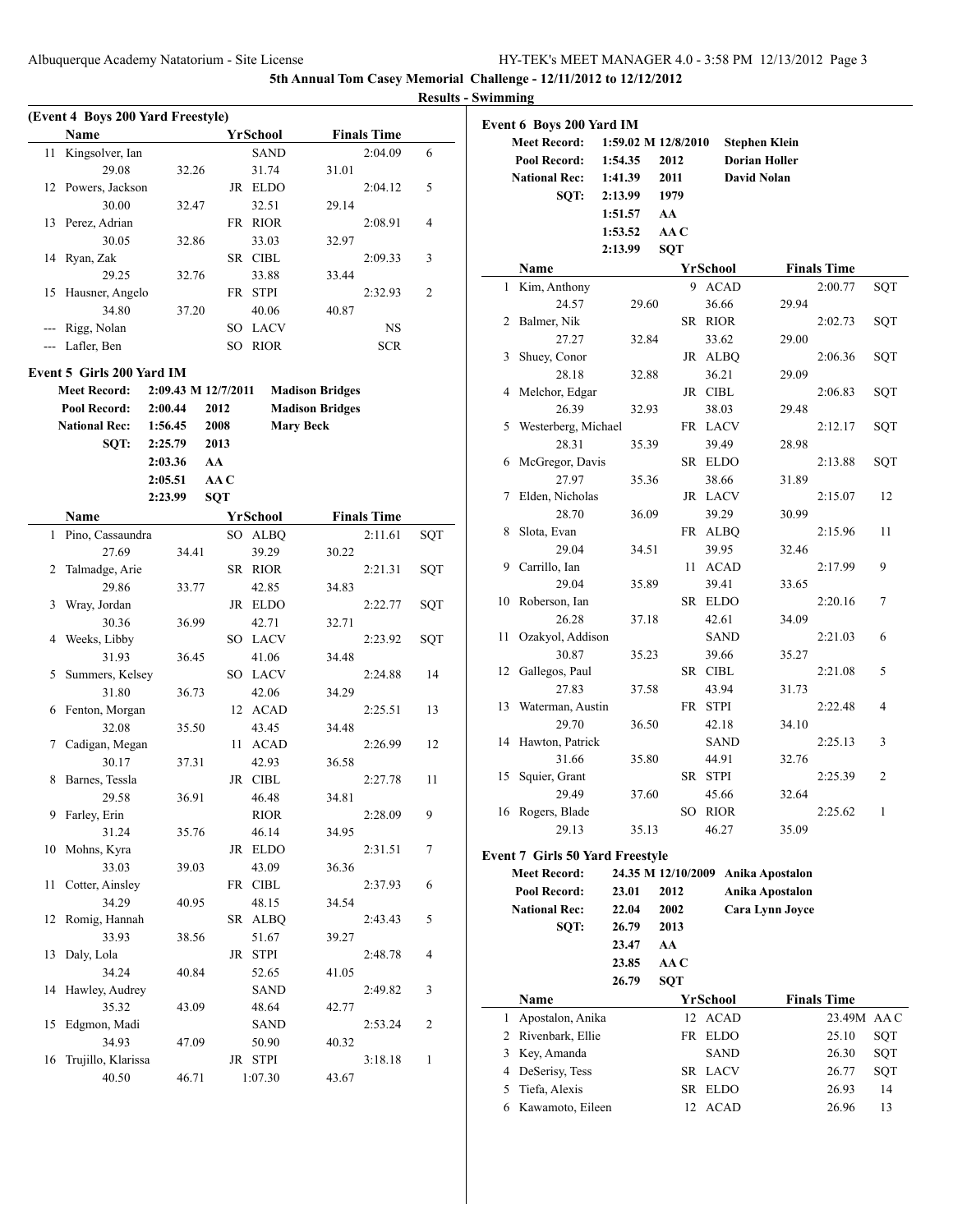**Results - Swimming**

|    | (Event 7 Girls 50 Yard Freestyle)     |         |                   |                 |                           |     |  |  |  |  |  |  |  |
|----|---------------------------------------|---------|-------------------|-----------------|---------------------------|-----|--|--|--|--|--|--|--|
|    | Name                                  |         |                   | YrSchool        | <b>Finals Time</b>        |     |  |  |  |  |  |  |  |
| 7  | Hugg, Daryan                          |         |                   | JR LACV         | 27.14                     | 12  |  |  |  |  |  |  |  |
| 8  | Truelock, Lucie                       |         |                   | SAND            | 27.31                     | 11  |  |  |  |  |  |  |  |
| 9  | Duckett, Hannah                       |         |                   | FR CIBL         | 27.37                     | 9   |  |  |  |  |  |  |  |
| 10 | Burke, Michelle                       |         |                   | FR RIOR         | 27.59                     | 7   |  |  |  |  |  |  |  |
| 11 | Jones, Savanna                        |         |                   | FR CIBL         | 28.48                     | 6   |  |  |  |  |  |  |  |
| 12 | Opincariu, Lucy                       |         | SO                | <b>RIOR</b>     | 28.66                     | 5   |  |  |  |  |  |  |  |
| 13 | Sluder, Sarah                         |         |                   | SR STPI         | 28.76                     | 4   |  |  |  |  |  |  |  |
| 14 | Herring, Lizzie                       |         |                   | SO ALBQ         | 29.36                     | 3   |  |  |  |  |  |  |  |
| 15 | De La Torre, Tatiana                  |         | SO -              | <b>STPI</b>     | 29.84                     | 2   |  |  |  |  |  |  |  |
|    | 16 Pentecost, Samantha                |         | SO                | <b>ALBQ</b>     | 30.18                     | 1   |  |  |  |  |  |  |  |
|    | <b>Event 8 Boys 50 Yard Freestyle</b> |         |                   |                 |                           |     |  |  |  |  |  |  |  |
|    | <b>Meet Record:</b>                   |         | 21.48 M 12/8/2010 |                 | <b>Gabriel Pleil-Pino</b> |     |  |  |  |  |  |  |  |
|    | Pool Record:                          | 20.67   | 2007              |                 | <b>Herbie Behm</b>        |     |  |  |  |  |  |  |  |
|    | <b>National Rec:</b>                  | 19.43   | 2010              |                 | <b>Vladimir Morozov</b>   |     |  |  |  |  |  |  |  |
|    | SQT:                                  | 23.79   | 2013              |                 |                           |     |  |  |  |  |  |  |  |
|    |                                       | 20.87   | AA                |                 |                           |     |  |  |  |  |  |  |  |
|    |                                       | 21.17   | AA C              |                 |                           |     |  |  |  |  |  |  |  |
|    |                                       | 23.79   | <b>SQT</b>        |                 |                           |     |  |  |  |  |  |  |  |
|    | Name                                  |         |                   | <b>YrSchool</b> | <b>Finals Time</b>        |     |  |  |  |  |  |  |  |
| 1  | Gullick, Gus                          |         |                   | JR ELDO         | 22.40                     | SQT |  |  |  |  |  |  |  |
| 2  | Theiler, Scott                        |         |                   | 10 ACAD         | 22.96                     | SQT |  |  |  |  |  |  |  |
| 3  | Melugin, Brice                        |         |                   | SO RIOR         | 22.99                     | SQT |  |  |  |  |  |  |  |
| 4  | Gullick, Hank                         |         |                   | FR ELDO         | 23.04                     | SQT |  |  |  |  |  |  |  |
| 5  | Min, Raine                            |         |                   | 10 ACAD         | 23.33                     | SQT |  |  |  |  |  |  |  |
| 6  | Christman, Nick                       |         | FR STPI           |                 | 23.36                     | SQT |  |  |  |  |  |  |  |
| 7  | Freimanis, Luke                       |         |                   | JR LACV         | 24.12                     | 12  |  |  |  |  |  |  |  |
| 8  | Burke, Brendan                        |         |                   | JR RIOR         | 24.58                     | 11  |  |  |  |  |  |  |  |
| 9  | Huffman, Tameryn                      |         |                   | SO CIBL         | 24.90                     | 9   |  |  |  |  |  |  |  |
| 10 | Pedrotty, Gus                         |         | SR                | ALBQ            | 25.02                     | 7   |  |  |  |  |  |  |  |
| 11 | Willingham, Landon                    |         | FR                | <b>LACV</b>     | 25.40                     | 6   |  |  |  |  |  |  |  |
| 12 | Vigil, Tristan                        |         | JR                | STPI            | 25.44                     | 5   |  |  |  |  |  |  |  |
| 13 | Smith, Matthew                        |         |                   | SR CIBL         | 25.61                     | 4   |  |  |  |  |  |  |  |
| 14 | Otts, Jack                            |         |                   | SAND            | 25.93                     | 3   |  |  |  |  |  |  |  |
| 15 | Simons, Pablo                         |         | SO -              | <b>ALBQ</b>     | 26.02                     | 2   |  |  |  |  |  |  |  |
|    | 16 Hallada, Liam                      |         |                   | SAND            | 26.47                     | 1   |  |  |  |  |  |  |  |
|    | Event 9 Girls 100 Yard Butterfly      |         |                   |                 |                           |     |  |  |  |  |  |  |  |
|    | <b>Meet Record:</b>                   |         | 59.23 M 12/7/2011 |                 | Cassaundra Pino           |     |  |  |  |  |  |  |  |
|    | Pool Record:                          | 56.62   | 2012              |                 | Cassaundra Pino           |     |  |  |  |  |  |  |  |
|    | <b>National Rec:</b>                  | 52.41   | 1996              |                 | <b>Misty Hyman</b>        |     |  |  |  |  |  |  |  |
|    | SQT:                                  | 1:05.89 | 2013              |                 |                           |     |  |  |  |  |  |  |  |
|    |                                       | 55.39   | AA                |                 |                           |     |  |  |  |  |  |  |  |
|    |                                       | 56.52   | AAC               |                 |                           |     |  |  |  |  |  |  |  |
|    |                                       | 1:05.89 | <b>SQT</b>        |                 |                           |     |  |  |  |  |  |  |  |
|    | Name                                  |         |                   | <b>YrSchool</b> | <b>Finals Time</b>        |     |  |  |  |  |  |  |  |
| 1  | Wickesberg, Tyler                     |         |                   | SO ELDO         | 1:00.81                   | SQT |  |  |  |  |  |  |  |
|    | 29.36                                 | 31.45   |                   |                 |                           |     |  |  |  |  |  |  |  |
| 2  | Wray, Jordan                          |         | JR                | <b>ELDO</b>     | 1:03.46                   | SQT |  |  |  |  |  |  |  |
|    | 30.14                                 | 33.32   |                   |                 |                           |     |  |  |  |  |  |  |  |
| 3  | Barnes, Tessla                        |         |                   | JR CIBL         | 1:04.99                   | SQT |  |  |  |  |  |  |  |
|    | 30.11                                 | 34.88   |                   |                 |                           |     |  |  |  |  |  |  |  |
| 4  | Matsko, Jackie                        |         |                   | <b>SAND</b>     | 1:05.46                   | SQT |  |  |  |  |  |  |  |
|    | 30.39<br>Ripley, Josie                | 35.07   |                   |                 |                           |     |  |  |  |  |  |  |  |
| 5  |                                       |         |                   | SR LACV         | 1:05.64                   | SQT |  |  |  |  |  |  |  |
|    | 31.17                                 | 34.47   |                   |                 |                           |     |  |  |  |  |  |  |  |

|   | աստահ                                   |                   |                      |         |                |
|---|-----------------------------------------|-------------------|----------------------|---------|----------------|
|   | 6 Fox, Christina                        |                   | 12 ACAD              | 1:05.71 | SQT            |
|   | 30.97                                   | 34.74             |                      |         |                |
|   | Burke, Michelle<br>7                    |                   | FR RIOR              | 1:05.74 | SQT            |
|   | 30.91                                   | 34.83             |                      |         |                |
|   | 8 Chlastawa, Colleen                    |                   | SO RIOR              | 1:05.97 | 11             |
|   | 30.25                                   | 35.72             |                      |         |                |
| 9 | Drummond, Elise                         |                   | <b>SAND</b>          | 1:08.46 | 9              |
|   | 32.44                                   | 36.02             |                      |         |                |
|   | 10 Pena, Danielle                       |                   | SR LACV              | 1:09.48 | 7              |
|   | 32.85                                   | 36.63             |                      |         |                |
|   | Emerson, Julia<br>11 -                  |                   | 9 ACAD               | 1:10.87 | 6              |
|   | 33.37                                   | 37.50             |                      |         |                |
|   | 12 Ohlhausen, Micah                     |                   | JR ALBO              | 1:16.34 | 5              |
|   | 36.17                                   | 40.17             |                      |         |                |
|   | 13 Cole-Fletcher, Ayana                 |                   | SR ALBO              | 1:17.56 | $\overline{4}$ |
|   | 36.80                                   | 40.76             |                      |         |                |
|   | 14 Daly, Lola                           |                   | JR STPI              | 1:18.41 | 3              |
|   | 35.89                                   | 42.52             |                      |         |                |
|   | 15 De La Torre, Tatiana                 |                   | SO STPI              | 1:23.74 | $\overline{2}$ |
|   | 38.47                                   | 45.27             |                      |         |                |
|   | 16 Borneo, Pilar                        |                   | SR CIBL              | 1:24.18 | 1              |
|   | 37.11                                   | 47.07             |                      |         |                |
|   | <b>Event 10 Boys 100 Yard Butterfly</b> |                   |                      |         |                |
|   | <b>Meet Record:</b>                     | 52.67 M 12/8/2010 | <b>Stephen Klein</b> |         |                |
|   |                                         |                   |                      |         |                |

| Meet Record:         |         | 52.6/ M 12/8/2010 | Stephen Klein           |
|----------------------|---------|-------------------|-------------------------|
| Pool Record:         | 48.93   | 2009              | <b>Marcus Guttmannm</b> |
| <b>National Rec:</b> | 46.64   | 2012              | <b>Paul Davis</b>       |
| SOT:                 | 1:00.09 | 2013              |                         |
|                      | 49.79   | AA                |                         |
|                      | 50.74   | AA C              |                         |
|                      | 1:00.09 | SOT               |                         |
|                      |         |                   |                         |

|    | Name                  |       | <b>YrSchool</b> | <b>Finals Time</b> |                |
|----|-----------------------|-------|-----------------|--------------------|----------------|
| 1  | Kim, Anthony          |       | 9 ACAD          | 55.00              | SQT            |
|    | 25.63                 | 29.37 |                 |                    |                |
|    | 2 Melchor, Edgar      |       | JR CIBL         | 56.45              | SQT            |
|    | 26.37                 | 30.08 |                 |                    |                |
|    | 3 Berling, Sam        |       | 12 ACAD         | 58.35              | SQT            |
|    | 27.16                 | 31.19 |                 |                    |                |
|    | 4 Westerberg, Michael |       | FR LACV         | 1:00.38            | 15             |
|    | 28.62                 | 31.76 |                 |                    |                |
| 5. | Medley, Trinity       |       | FR RIOR         | 1:00.39            | 14             |
|    | 28.52                 | 31.87 |                 |                    |                |
|    | 6 Kelly, Nick         |       | JR ALBO         | 1:02.34            | 13             |
|    | 29.45                 | 32.89 |                 |                    |                |
| 7  | Johannes, Seth        |       | FR ELDO         | 1:02.61            | 12             |
|    | 28.15                 | 34.46 |                 |                    |                |
| 8  | Wrons, Joey           |       | <b>SAND</b>     | 1:04.60            | 11             |
|    | 30.21                 | 34.39 |                 |                    |                |
| 9  | Waterman, Austin      |       | FR STPI         | 1:04.81            | 9              |
|    | 29.46                 | 35.35 |                 |                    |                |
|    | 10 Otts, Jack         |       | <b>SAND</b>     | 1:06.32            | 7              |
|    | 30.59                 | 35.73 |                 |                    |                |
| 11 | Jiron, Daniel         |       | SO LACV         | 1:06.39            | 6              |
|    | 30.31                 | 36.08 |                 |                    |                |
| 12 | Givens, Travis        |       | JR ELDO         | 1:06.62            | 5              |
|    | 29.46                 | 37.16 |                 |                    |                |
| 13 | Byrd, Alex            |       | ALBO            | 1:07.96            | $\overline{4}$ |
|    | 29.08                 | 38.88 |                 |                    |                |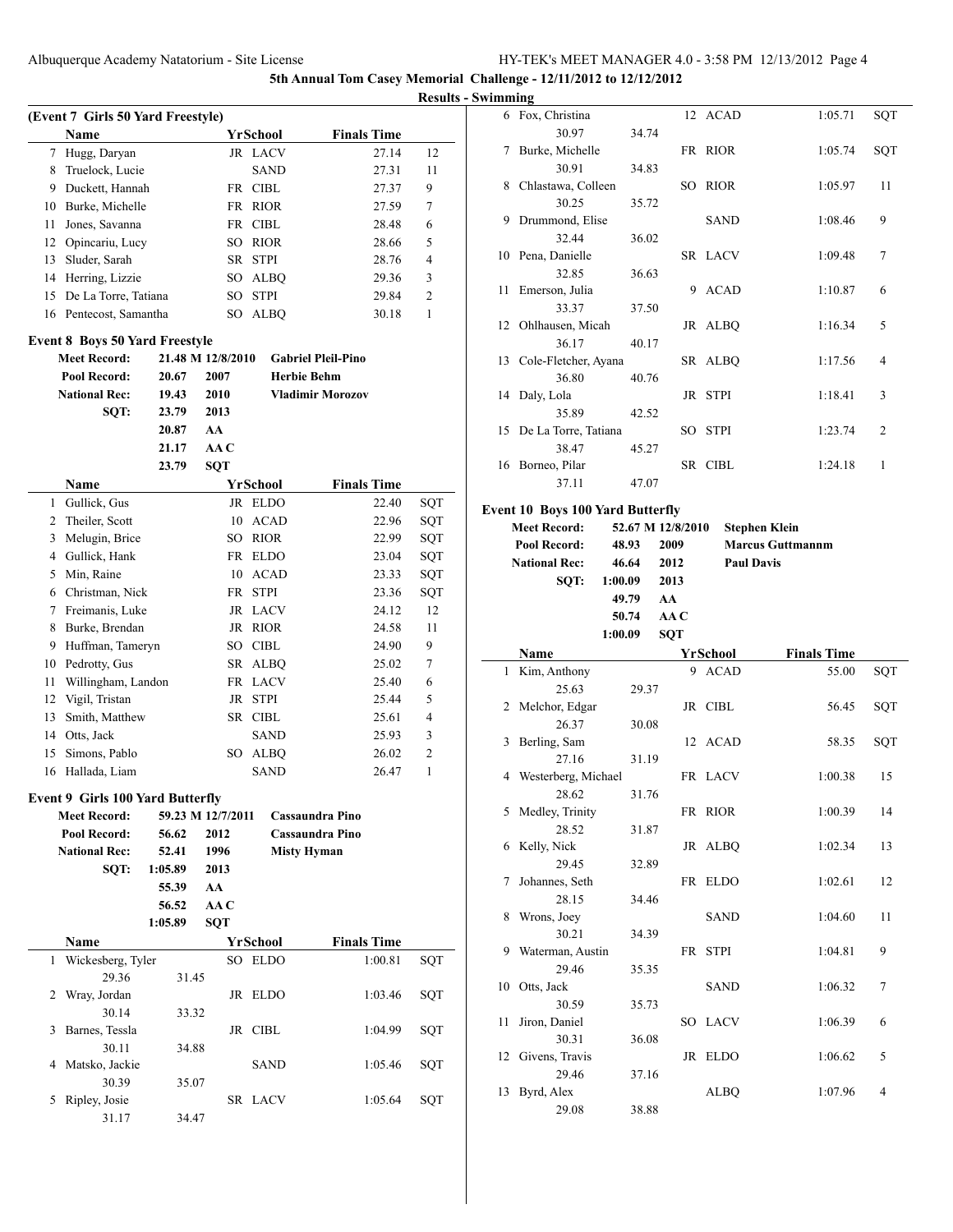|               | (Event 10 Boys 100 Yard Butterfly)       |                   |            |                       |                        |     |  |  |
|---------------|------------------------------------------|-------------------|------------|-----------------------|------------------------|-----|--|--|
|               | Name                                     |                   |            | <b>YrSchool</b>       | <b>Finals Time</b>     |     |  |  |
| 14            | Lafler, Ben                              |                   |            | SO RIOR               | 1:13.93                | 3   |  |  |
|               | 34.33                                    | 39.60             |            |                       |                        |     |  |  |
| 15            | Dow, Ryan                                |                   |            | JR CIBL               | 1:16.37                | 2   |  |  |
|               | 32.12                                    | 44.25             |            |                       |                        |     |  |  |
|               | Squier, Grant                            |                   |            | SR STPI               | NS                     |     |  |  |
|               | <b>Event 11 Girls 100 Yard Freestyle</b> |                   |            |                       |                        |     |  |  |
|               | <b>Meet Record:</b>                      | 51.68 M 12/7/2011 |            | Anika Apostalon       |                        |     |  |  |
|               | Pool Record:                             | 50.40             | 2012       |                       | <b>Anika Apostalon</b> |     |  |  |
|               | <b>National Rec:</b>                     | 48.33             | 2008       | <b>Dagney Knutson</b> |                        |     |  |  |
|               | SQT:                                     | 58.69             | 2013       |                       |                        |     |  |  |
|               |                                          | 50.91             | AA         |                       |                        |     |  |  |
|               |                                          | 51.67             | AA C       |                       |                        |     |  |  |
|               |                                          | 58.69             | <b>SQT</b> |                       |                        |     |  |  |
|               | Name                                     |                   |            | <b>YrSchool</b>       | <b>Finals Time</b>     |     |  |  |
| 1             | St. John, Gillian                        |                   |            | 10 ACAD               | 53.78                  | SQT |  |  |
|               | 26.01                                    | 27.77             |            |                       |                        |     |  |  |
| 2             | Fellows, Nika                            |                   |            | JR LACV               | 53.95                  | SQT |  |  |
|               | 26.42                                    | 27.53             |            |                       |                        |     |  |  |
| 3             | Rivenbark, Ellie                         |                   |            | FR ELDO               | 55.08                  | SQT |  |  |
|               | 26.96                                    | 28.12             |            |                       |                        |     |  |  |
| 4             | Mufti, Selena                            |                   | 12         | <b>ACAD</b>           | 57.03                  | SQT |  |  |
|               | 27.67                                    | 29.36             |            |                       |                        |     |  |  |
| 5             | Key, Amanda                              |                   |            | <b>SAND</b>           | 57.23                  | SQT |  |  |
|               | 27.24                                    | 29.99             |            |                       |                        |     |  |  |
| 6             | Tiefa, Alexis                            |                   | SR         | <b>ELDO</b>           | 58.30                  | SQT |  |  |
|               | 27.80                                    | 30.50             |            |                       |                        |     |  |  |
| 7             | Scholand, Aine                           |                   |            | SAND                  | 58.45                  | SQT |  |  |
|               | 28.13                                    | 30.32             |            |                       |                        |     |  |  |
| 8             | Talmadge, Arie                           |                   |            | SR RIOR               | 58.99                  | 11  |  |  |
|               | 28.40                                    | 30.59             |            |                       |                        |     |  |  |
| 9             | DeSerisy, Tess                           |                   |            | SR LACV               | 59.66                  | 9   |  |  |
|               | 28.44                                    | 31.22             |            |                       |                        |     |  |  |
| 10            | Cotter, Ainsley                          |                   |            | FR CIBL               | 1:02.31                | 7   |  |  |
|               | 30.14                                    | 32.17             |            |                       |                        |     |  |  |
| 11            | Opincariu, Lucy                          |                   | SO         | <b>RIOR</b>           | 1:02.51                | 6   |  |  |
|               | 29.96                                    | 32.55             |            |                       |                        |     |  |  |
| 12            | Sluder, Sarah                            |                   |            | SR STPI               | 1:02.82                | 5   |  |  |
|               | 30.14                                    | 32.68             |            |                       |                        |     |  |  |
| 13            | Jones, Savanna                           |                   |            | FR CIBL               | 1:02.86                | 4   |  |  |
|               | 30.15                                    | 32.71             |            |                       |                        |     |  |  |
| 14            | Herring, Lizzie<br>31.18                 |                   | SO         | <b>ALBQ</b>           | 1:06.70                | 3   |  |  |
| 15            | Sarason, Sage                            | 35.52             | SR         | <b>ALBQ</b>           | 1:06.85                | 2   |  |  |
|               | 31.71                                    | 35.14             |            |                       |                        |     |  |  |
| $\frac{1}{2}$ | Valdez, Alyssa                           |                   |            | FR STPI               | <b>NS</b>              |     |  |  |
|               |                                          |                   |            |                       |                        |     |  |  |

|    | <b>Event 12 Boys 100 Yard Freestyle</b> |                     |            |                                 |                         |     |  |  |  |
|----|-----------------------------------------|---------------------|------------|---------------------------------|-------------------------|-----|--|--|--|
|    | <b>Meet Record:</b>                     |                     |            | 48.49 M 12/10/2008 Kalani Kaula |                         |     |  |  |  |
|    | Pool Record:                            | 46.34               | 2005       |                                 | <b>Nate Rogers</b>      |     |  |  |  |
|    | <b>National Rec:</b>                    | 42.34               | 2011       |                                 | <b>David Nolan</b>      |     |  |  |  |
|    |                                         |                     |            |                                 |                         |     |  |  |  |
|    | SQT:                                    | 52.09               | 2013       |                                 |                         |     |  |  |  |
|    |                                         | 45.57               | AA         |                                 |                         |     |  |  |  |
|    |                                         | 46.24               | AA C       |                                 |                         |     |  |  |  |
|    |                                         | 52.09               | <b>SQT</b> |                                 |                         |     |  |  |  |
|    | Name                                    |                     |            | YrSchool                        | <b>Finals Time</b>      |     |  |  |  |
| 1  | Tillery, Kristopher                     |                     |            | SR LACV                         | 48.79                   | SQT |  |  |  |
|    | 24.40                                   | 24.39               |            |                                 |                         |     |  |  |  |
| 2  | Theiler, Scott                          |                     |            | 10 ACAD                         | 50.72                   | SQT |  |  |  |
|    | 24.36                                   | 26.36               |            |                                 |                         |     |  |  |  |
| 3  | Gullick, Gus                            |                     |            | JR ELDO                         | 50.81                   | SQT |  |  |  |
|    | 24.46                                   | 26.35               |            |                                 |                         |     |  |  |  |
| 4  | Hou, Jason                              |                     | 10         | ACAD                            | 51.53                   | SQT |  |  |  |
|    | 25.25                                   | 26.28               |            |                                 |                         |     |  |  |  |
| 5  | Shuey, Conor                            |                     |            | JR ALBQ                         | 51.80                   | SQT |  |  |  |
|    | 25.45                                   | 26.35               |            |                                 |                         |     |  |  |  |
| 6  | Christman, Nick                         |                     |            | FR STPI                         | 51.86                   | SQT |  |  |  |
|    | 24.49                                   | 27.37               |            |                                 |                         |     |  |  |  |
| 7  | Roberson, Ian                           |                     |            | SR ELDO                         | 53.43                   | 12  |  |  |  |
|    | 25.28                                   | 28.15               |            |                                 |                         |     |  |  |  |
| 8  | DePrest, Michael                        |                     |            | JR STPI                         | 53.74                   | 11  |  |  |  |
|    | 26.17                                   | 27.57               |            |                                 |                         |     |  |  |  |
| 9  | Burke, Brendan                          |                     |            | JR RIOR                         | 54.16                   | 9   |  |  |  |
|    | 27.14                                   | 27.02               |            |                                 |                         |     |  |  |  |
| 10 | Slota, Evan                             |                     |            | FR ALBQ                         | 54.41                   | 7   |  |  |  |
|    | 26.54                                   | 27.87               |            |                                 |                         |     |  |  |  |
| 11 | Elden, Nicholas                         |                     |            | JR LACV                         | 56.30                   | 6   |  |  |  |
|    | 26.70                                   | 29.60               |            |                                 |                         |     |  |  |  |
| 12 | Gallegos, Paul                          |                     |            | SR CIBL                         | 58.39                   | 5   |  |  |  |
|    | 27.18                                   | 31.21               |            |                                 |                         |     |  |  |  |
| 13 | Johnson, Brandon                        |                     |            | SR CIBL                         | 59.54                   | 4   |  |  |  |
|    | 28.43                                   | 31.11               |            |                                 |                         |     |  |  |  |
| 14 | Perry, Brandon                          |                     |            | <b>SAND</b>                     | 1:01.93                 | 3   |  |  |  |
|    | 28.99                                   | 32.94               |            |                                 |                         |     |  |  |  |
| 15 | Rosales, Paul                           |                     |            | SAND                            | 1:02.48                 | 2   |  |  |  |
|    | 29.98                                   | 32.50               |            |                                 |                         |     |  |  |  |
|    | --- Melugin, Brice                      |                     |            | SO RIOR                         | NS                      |     |  |  |  |
|    |                                         |                     |            |                                 |                         |     |  |  |  |
|    | Event 13 Girls 500 Yard Freestyle       |                     |            |                                 |                         |     |  |  |  |
|    | <b>Meet Record:</b>                     | 5:13.86 M 12/7/2011 |            |                                 | <b>Nika Fellows</b>     |     |  |  |  |
|    | Pool Record:                            | 4:51.47             | 2012       |                                 | <b>Samantha Harding</b> |     |  |  |  |
|    | <b>National Rec:</b>                    | 4:33.35             | 2006       |                                 | <b>Kate Ziegler</b>     |     |  |  |  |
|    | SQT:                                    | 5:55.39             | 2013       |                                 |                         |     |  |  |  |
|    |                                         | 4:52.74             | AA         |                                 |                         |     |  |  |  |
|    |                                         | 4:57.96             | AA C       |                                 |                         |     |  |  |  |
|    |                                         | 5:55.39             | SOT        |                                 |                         |     |  |  |  |
|    | Name                                    |                     |            | <b>YrSchool</b>                 | <b>Finals Time</b>      |     |  |  |  |
| 1  | Pino, Cassaundra                        |                     |            | SO ALBQ                         | 5:16.92                 | SQT |  |  |  |
|    | 28.62                                   | 32.87               |            | 32.96                           | 32.60                   |     |  |  |  |
|    | 32.02                                   | 32.08               |            | 31.98                           | 32.32                   |     |  |  |  |
|    | 31.82                                   | 29.65               |            |                                 |                         |     |  |  |  |
|    |                                         |                     |            |                                 |                         |     |  |  |  |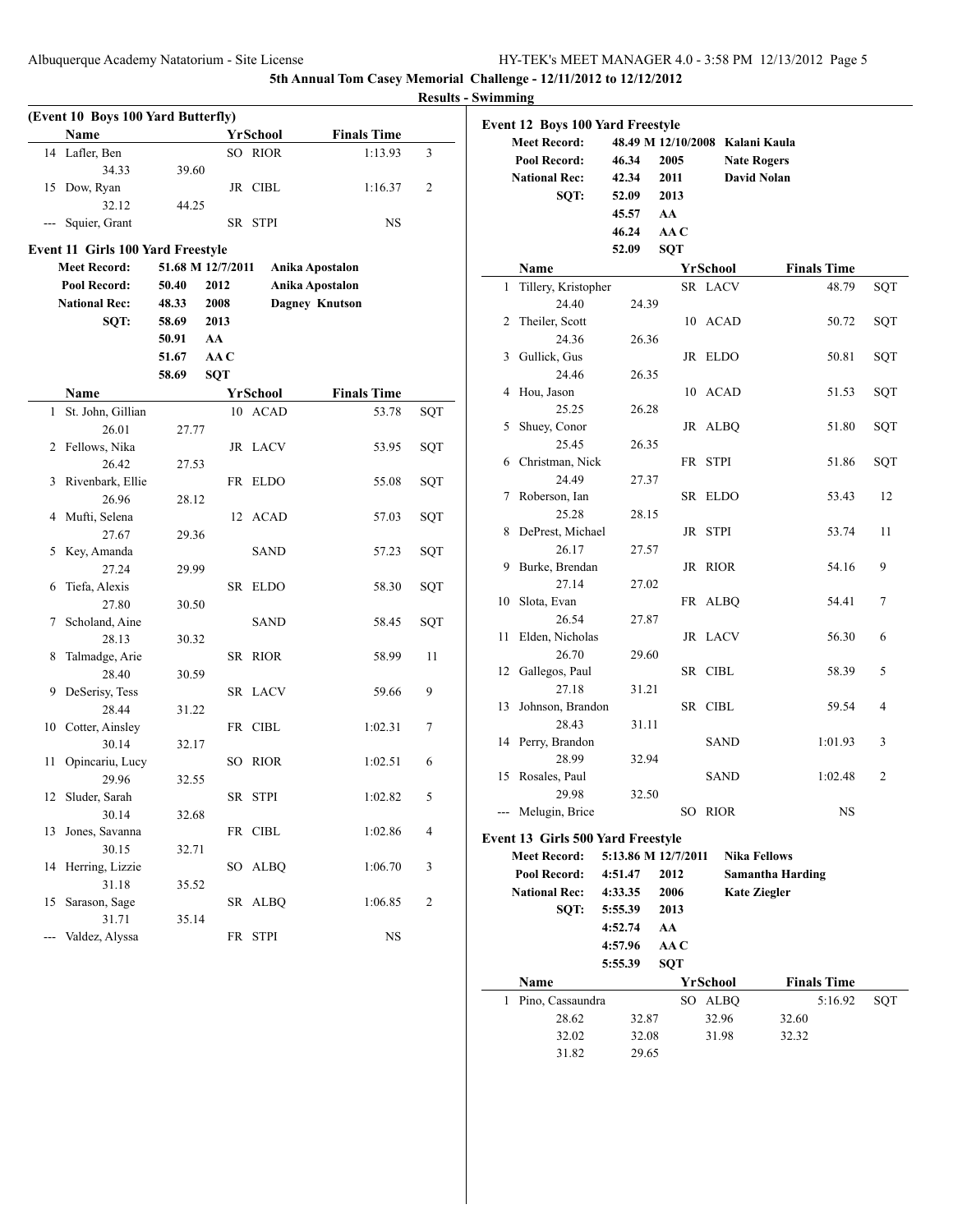|                                         |                     |            |                 |                     |                    |     | <b>Results - Swimming</b> |                                            |         |      |             |                            |                    |            |
|-----------------------------------------|---------------------|------------|-----------------|---------------------|--------------------|-----|---------------------------|--------------------------------------------|---------|------|-------------|----------------------------|--------------------|------------|
| (Event 13 Girls 500 Yard Freestyle)     |                     |            |                 |                     |                    |     |                           | 5 Runnels, Nic                             |         |      | 10 ACAD     |                            | 5:24.68            | SQT        |
| Name                                    |                     |            | <b>YrSchool</b> |                     | <b>Finals Time</b> |     |                           | 28.86                                      | 31.22   |      | 33.37       | 32.90                      |                    |            |
| 2 Balmer, Claire                        |                     |            | SO RIOR         |                     | 5:43.53            | SQT |                           | 33.49                                      | 32.96   |      | 34.00       | 33.57                      |                    |            |
| 31.01                                   | 33.53               |            | 34.60           | 34.93               |                    |     |                           | 32.75                                      | 31.56   |      |             |                            |                    |            |
| 35.34                                   | 34.86               |            | 35.08           | 35.33               |                    |     |                           | 6 Lardner, Avery                           |         |      | SR STPI     |                            | 5:26.48            | 13         |
| 35.33                                   | 33.52               |            |                 |                     |                    |     |                           | 28.60                                      | 31.54   |      | 32.42       | 33.15                      |                    |            |
| 3 Duckett, Hannah                       |                     |            | FR CIBL         |                     | 5:52.59            | SQT |                           | 33.94                                      | 33.84   |      | 33.77       | 33.26                      |                    |            |
| 31.95                                   | 35.09               |            | 35.92           | 35.45               |                    |     |                           | 34.08                                      | 31.88   |      |             |                            |                    |            |
| 35.92                                   | 35.82               |            | 36.76           | 36.77               |                    |     |                           | 7 Kingsolver, Ian                          |         |      | <b>SAND</b> |                            | 5:34.88            | 12         |
| 35.72                                   | 33.19               |            |                 |                     |                    |     |                           | 28.45                                      | 31.73   |      | 32.89       | 34.13                      |                    |            |
| 4 Woodfield, Kelsey                     |                     |            | JR LACV         |                     | 6:14.88            | 15  |                           | 34.81                                      | 33.68   |      | 34.10       | 35.35                      |                    |            |
| 31.03                                   | 35.07               |            | 36.44           | 37.26               |                    |     |                           | 35.37                                      | 34.37   |      |             |                            |                    |            |
| 38.50                                   | 39.03               |            | 39.40           | 39.65               |                    |     |                           | 8 Atencio, Taylor                          |         |      | SO CIBL     |                            | 6:33.22            | 11         |
| 40.23                                   | 38.27               |            |                 |                     |                    |     |                           | 30.28                                      | 35.60   |      | 38.35       | 40.24                      |                    |            |
| 5 McCormick, Rachel                     |                     |            | 9 ACAD          |                     | 6:16.10            | 14  |                           | 42.06                                      | 41.52   |      | 42.07       | 42.83                      |                    |            |
| 31.90                                   | 35.04               |            | 36.02           | 35.86               |                    |     |                           | 40.74                                      | 39.53   |      |             |                            |                    |            |
| 36.39                                   | 39.08               |            | 41.61           | 41.36               |                    |     |                           |                                            |         |      |             |                            |                    |            |
| 41.07                                   | 37.77               |            |                 |                     |                    |     |                           | Event 15 Girls 200 Yard Freestyle Relay    |         |      |             |                            |                    |            |
|                                         |                     |            |                 |                     |                    |     |                           | Meet Record: 1:41.82 M 12/8/2010           |         |      |             | <b>Albuquerque Academy</b> |                    |            |
| 6 Kenning, Caroline                     |                     |            | JR ELDO         |                     | 6:17.41            | 13  |                           | L Davis, M Howell, G St. John, A Apostalon |         |      |             |                            |                    |            |
| 31.56                                   | 35.30               |            | 37.59           | 38.14               |                    |     |                           | Pool Record: 1:37.45                       |         | 2011 | Academy     |                            |                    |            |
| 40.29                                   | 39.74               |            | 39.90           | 40.78               |                    |     |                           | Kawamoto, M. Howell, St John, Apostalon    |         |      |             |                            |                    |            |
| 38.22                                   | 35.89               |            |                 |                     |                    |     |                           | National Rec: 1:31.18                      |         | 2012 |             | The Baylor School TN       |                    |            |
| 7 Marshall, Sandra                      |                     |            | <b>SAND</b>     |                     | 6:33.99            | 12  |                           | Vredeveld, Deveaux, Williams, Yearwood     |         |      |             |                            |                    |            |
| 32.23                                   | 36.52               |            | 38.34           | 40.57               |                    |     |                           | SQT:                                       | 1:57.39 | 2013 |             |                            |                    |            |
| 40.94                                   | 41.82               |            | 41.74           | 41.64               |                    |     |                           |                                            | 1:36.77 | AA   |             |                            |                    |            |
| 41.53                                   | 38.66               |            |                 |                     |                    |     |                           |                                            | 1:38.33 | AAC  |             |                            |                    |            |
| 8 Sandoval, Bette                       |                     |            | JR STPI         |                     | 7:52.24            | 11  |                           |                                            | 1:57.39 | SQT  |             |                            |                    |            |
| 39.34                                   | 45.10               |            | 46.37           | 46.96               |                    |     |                           | <b>Team</b>                                |         |      | Relay       |                            | <b>Finals Time</b> |            |
|                                         | 46.29               |            |                 |                     |                    |     |                           | 1 ACAD                                     |         |      | A           |                            | 1:41.65M SQT       |            |
| <b>Event 14 Boys 500 Yard Freestyle</b> |                     |            |                 |                     |                    |     |                           | 1) Apostalon, Anika 12                     |         |      |             | 2) Kawamoto, Eileen 12     |                    |            |
| <b>Meet Record:</b>                     | 4:48.35 M 12/7/2011 |            |                 | <b>Jack Feely</b>   |                    |     |                           | 3) Mufti, Selena 12                        |         |      |             | 4) St. John, Gillian 10    |                    |            |
| Pool Record:                            | 4:31.89             | 2006       |                 | <b>Douwe Yntema</b> |                    |     |                           | 24.75                                      | 26.43   |      | 26.13       | 24.34                      |                    |            |
| <b>National Rec:</b>                    | 4:16.39             | 1983       |                 | <b>Jeff Kostoff</b> |                    |     |                           | 2 LACV                                     |         |      | A           |                            | 1:45.94            | <b>SQT</b> |
| SQT:                                    | 5:25.39             | 2013       |                 |                     |                    |     |                           | 1) Fellows, Nika JR                        |         |      |             | 2) Swisher, Miriam SR      |                    |            |
|                                         | 4:30.83             | AA         |                 |                     |                    |     |                           | 3) DeSerisy, Tess SR                       |         |      |             | 4) Summers, Kelsey SO      |                    |            |
|                                         | 4:35.75             | AA C       |                 |                     |                    |     |                           | 25.59                                      | 24.35   |      | 27.89       | 28.11                      |                    |            |
|                                         | 5:25.39             | <b>SQT</b> |                 |                     |                    |     |                           | 3 ELDO                                     |         |      | A           |                            | 1:46.38            | SQT        |
| Name                                    |                     |            | <b>YrSchool</b> |                     | <b>Finals Time</b> |     |                           | 1) Robison, Kelsey FR                      |         |      |             | 2) Mohns, Kyra JR          |                    |            |
|                                         |                     |            |                 |                     | 5:01.90            |     |                           | 3) Tiefa, Alexis SR                        |         |      |             | 4) Wray, Jordan JR         |                    |            |
| 1 Conejo, Luisfelipe                    |                     |            | SO RIOR         |                     |                    | SQT |                           | 26.55                                      | 27.18   |      | 26.67       | 25.98                      |                    |            |
| 27.07<br>30.60                          | 29.47               |            | 30.56           | 30.72               |                    |     |                           | 4 ACAD                                     |         |      | B           |                            | 1:49.31            | SQT        |
|                                         | 30.85               |            | 30.88           | 30.81               |                    |     |                           | 1) Fox, Christina 12                       |         |      |             | 2) Cadigan, Megan 11       |                    |            |
| 30.86                                   | 30.08               |            |                 |                     |                    |     |                           | 3) Rosprim, Mary Catherine 11              |         |      |             | 4) Phillips, Marisa 11     |                    |            |
| 2 Chavez, Jude                          |                     |            | SO ALBQ         |                     | 5:18.08            | SQT |                           | 27.39                                      | 26.66   |      | 27.75       | 27.51                      |                    |            |
| 28.84                                   | 31.25               |            | 32.39           | 32.31               |                    |     |                           | 5 LACV                                     |         |      | B           |                            | 1:50.51            | SQT        |
| 32.86                                   | 32.74               |            | 32.68           | 32.41               |                    |     |                           | 1) Pena, Danielle SR                       |         |      |             | 2) Harris, Christine FR    |                    |            |
| 32.76                                   | 29.84               |            |                 |                     |                    |     |                           | 3) McDowell, Caitlyn FR                    |         |      |             | 4) Ripley, Josie SR        |                    |            |
| 3 Rigg, Tanner                          |                     |            | SR LACV         |                     | 5:22.57            | SQT |                           | 28.51                                      | 27.47   |      | 27.68       | 26.85                      |                    |            |
| 28.10                                   | 31.12               |            | 31.93           | 32.72               |                    |     |                           | 6 RIOR                                     |         |      | A           |                            | 1:52.17            | SQT        |
| 32.33                                   | 32.83               |            | 33.40           | 33.11               |                    |     |                           | 1) Talmadge, Arie SR                       |         |      |             | 2) Harper, Hanna JR        |                    |            |
| 33.75                                   | 33.28               |            |                 |                     |                    |     |                           | 3) Nozaki, Sara JR                         |         |      |             | 4) Balmer, Claire SO       |                    |            |
| 4 Babuska, Tomas                        |                     |            | SR ELDO         |                     | 5:24.54            | SQT |                           | 27.27                                      | 28.33   |      | 28.85       | 27.72                      |                    |            |
| 28.13                                   | 31.42               |            | 33.03           | 33.21               |                    |     |                           | 7 CIBL                                     |         |      | A           |                            | 1:53.68            | SQT        |
| 33.59                                   | 33.54               |            | 33.83           | 33.58               |                    |     |                           | 1) Wood, Lauren JR                         |         |      |             | 2) Whitezell, Harlee SO    |                    |            |
| 33.33                                   | 30.88               |            |                 |                     |                    |     |                           | 3) Breden, Larisa SR                       |         |      |             | 4) Jones, Savanna FR       |                    |            |
|                                         |                     |            |                 |                     |                    |     |                           | 29.10                                      | 26.46   |      | 29.30       | 28.82                      |                    |            |
|                                         |                     |            |                 |                     |                    |     |                           |                                            |         |      |             |                            |                    |            |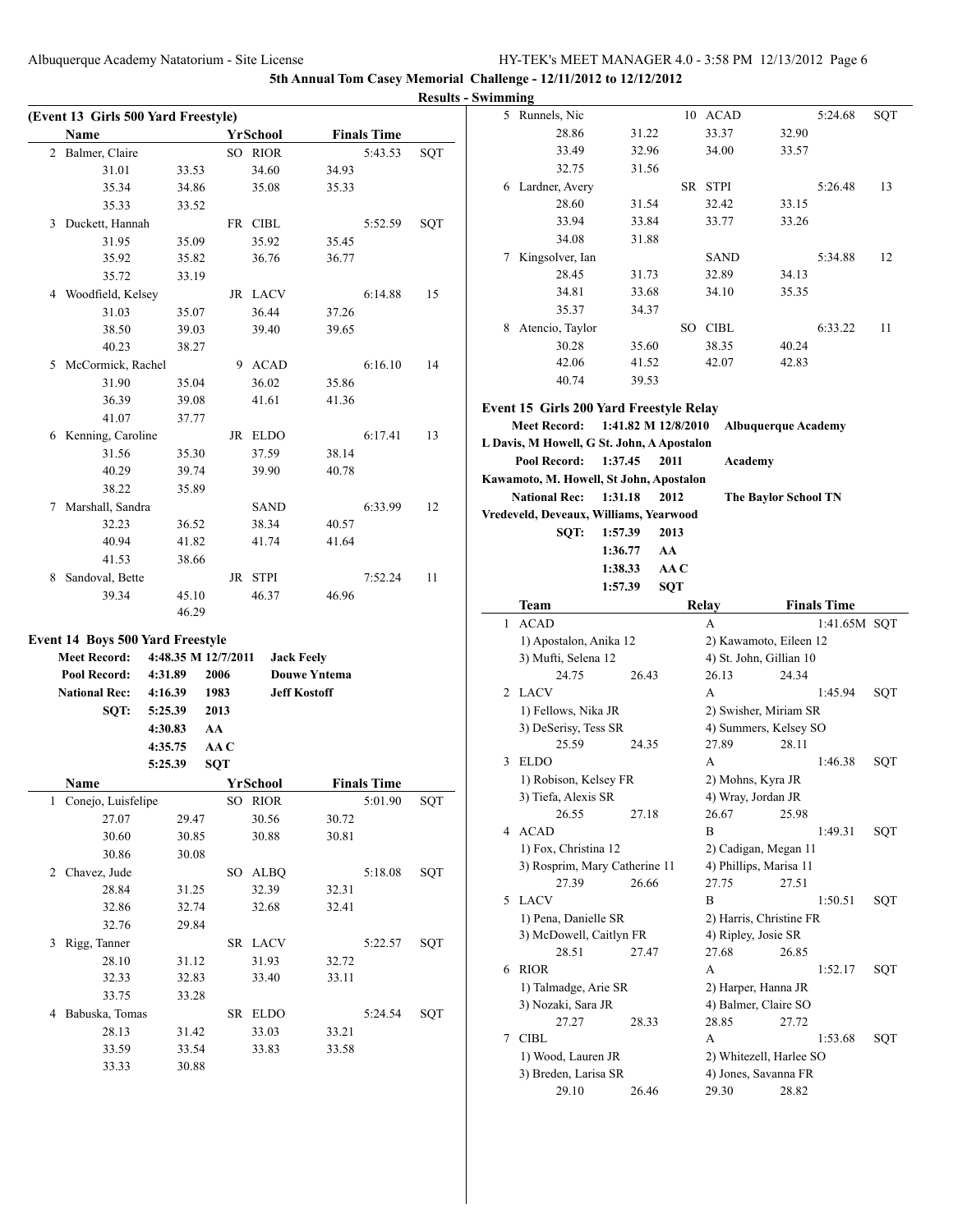Albuquerque Academy Natatorium - Site License HY-TEK's MEET MANAGER 4.0 - 3:58 PM 12/13/2012 Page 7

**5th Annual Tom Casey Memorial Challenge - 12/11/2012 to 12/12/2012**

|    |                                                   |         |            |                   |                                                     |                    | <b>Results</b> |
|----|---------------------------------------------------|---------|------------|-------------------|-----------------------------------------------------|--------------------|----------------|
|    | (Event 15 Girls 200 Yard Freestyle Relay)         |         |            |                   |                                                     |                    |                |
|    | Team                                              |         |            | Relay             |                                                     | <b>Finals Time</b> |                |
| 8  | <b>RIOR</b>                                       |         |            | B                 |                                                     | 2:00.46            | 22             |
|    | 1) Torkieh, Setare JR                             |         |            | 2) Tafoya, Jordin |                                                     |                    |                |
|    | 3) Vonancken, Emily FR                            |         |            |                   | 4) Wingert, Tifani SO                               |                    |                |
|    | 29.54                                             | 30.06   |            | 31.71             | 29.15                                               |                    |                |
| 9  | <b>ALBQ</b>                                       |         |            | A                 |                                                     | 2:01.62            | 18             |
|    | 1) Cole-Fletcher, Ayana SR                        |         |            |                   | 2) Wiercinski, Breanna FR                           |                    |                |
|    | 3) Romig, Hannah SR                               |         |            |                   | 4) Ohlhausen, Micah JR                              |                    |                |
|    | 29.58                                             | 30.73   |            | 30.93             | 30.38                                               |                    |                |
| 10 | <b>ELDO</b>                                       |         |            | B                 |                                                     | 2:01.86            | 14             |
|    | 1) Morley, Beth SO                                |         |            |                   | 2) Chevalier, Sherre SR                             |                    |                |
|    | 3) Pihlaja, Crestencia SO                         | 29.04   |            | 30.19             | 4) Lopez, Delisha FR                                |                    |                |
| 11 | 30.68<br><b>STPI</b>                              |         |            | A                 | 31.95                                               | 2:03.58            | 12             |
|    |                                                   |         |            |                   |                                                     |                    |                |
|    | 1) Daly, Lola JR<br>3) Gonzales-Stocks, Kulani FR |         |            |                   | 2) Guzman, Monique SO<br>4) De La Torre, Tatiana SO |                    |                |
|    | 30.62                                             | 30.39   |            | 31.54             | 31.03                                               |                    |                |
| 12 | <b>CIBL</b>                                       |         |            | B                 |                                                     | 2:04.05            | 10             |
|    | 1) Borneo, Quinlin SO                             |         |            |                   | 2) Ryan, Makenzie SO                                |                    |                |
|    | 3) Stucker, Kayleah FR                            |         |            |                   | 4) Weed, Jessica SR                                 |                    |                |
|    | 31.65                                             | 30.99   |            | 30.74             | 30.67                                               |                    |                |
| 13 | <b>ALBQ</b>                                       |         |            | B                 |                                                     | 2:05.44            | 8              |
|    | 1) McBurney, Brooke FR                            |         |            |                   | 2) Pentecost, Samantha SO                           |                    |                |
|    | 3) Key-Towne, Maya SR                             |         |            |                   | 4) McNeil, Kelly SO                                 |                    |                |
|    | 31.12                                             | 30.52   |            | 32.33             | 31.47                                               |                    |                |
| 14 | <b>SAND</b>                                       |         |            | A                 |                                                     | 2:05.93            | 6              |
|    | 1) Edgmon, Madi                                   |         |            |                   | 2) Hospelhorn, Merry                                |                    |                |
|    | 3) Ramirez, Alli                                  |         |            | 4) Wright, Ami    |                                                     |                    |                |
|    | 28.57                                             | 38.31   |            | 29.33             | 29.72                                               |                    |                |
| 15 | <b>SAND</b>                                       |         |            | B                 |                                                     | 2:07.84            | 4              |
|    | 1) Pierce, Danielle                               |         |            |                   | 2) Leuennberger, Samantha                           |                    |                |
|    | 3) Fortin, Alex                                   |         |            | 4) West, Jessica  |                                                     |                    |                |
|    | 33.09                                             | 30.67   |            | 32.77             | 31.31                                               |                    |                |
| 16 | <b>STPI</b>                                       |         |            | B                 |                                                     | 2:17.77            | 2              |
|    | 1) Trujillo, Klarissa JR                          |         |            |                   | 2) Avalos, Bianca SR                                |                    |                |
|    | 3) Sandoval, Bette JR                             |         |            |                   | 4) Valdez, Alyssa FR                                |                    |                |
|    | 31.56                                             | 37.08   |            | 34.83             | 34.30                                               |                    |                |
|    | <b>Event 16 Boys 200 Yard Freestyle Relay</b>     |         |            |                   |                                                     |                    |                |
|    | <b>Meet Record:</b>                               |         |            |                   | 1:31.02 M 12/10/2008 Albuquerque Academy            |                    |                |
|    | M Walla, M Guttmann, E Feng, K Kaula              |         |            |                   |                                                     |                    |                |
|    | Pool Record:                                      | 1:26.67 | 2009       | Academy           |                                                     |                    |                |
|    | Kaula, Walla, Feng, Guttmann                      |         |            |                   |                                                     |                    |                |
|    | <b>National Rec:</b>                              | 1:21.01 | 2011       |                   | Hersey HS, Hersey, PA                               |                    |                |
|    | Nolan, Nakano, Young, Bauchwitz                   |         |            |                   |                                                     |                    |                |
|    | SQT:                                              | 1:39.29 | 2013       |                   |                                                     |                    |                |
|    |                                                   | 1:25.46 | AA         |                   |                                                     |                    |                |
|    |                                                   | 1:26.92 | AA C       |                   |                                                     |                    |                |
|    |                                                   | 1:39.29 | <b>SQT</b> |                   |                                                     |                    |                |
|    | <b>Team</b>                                       |         |            | Relay             |                                                     | <b>Finals Time</b> |                |
| 1  | ACAD                                              |         |            | A                 |                                                     | 1:29.81M SQT       |                |
|    | 1) Kim, Anthony 9                                 |         |            | 2) Min, Raine 10  |                                                     |                    |                |
|    | 3) Cho, Christian 11                              |         |            | 4) Hou, Jason 10  |                                                     |                    |                |
|    | 22.05                                             | 22.91   |            | 22.28             | 22.57                                               |                    |                |
|    | 2 LACV                                            |         |            | A                 |                                                     | 1:30.24M SQT       |                |
|    | 1) Tillery, Kristopher SR                         |         |            |                   | 2) Klein, Stephen JR                                |                    |                |
|    | 3) Weeks, Zach SR                                 |         |            |                   | 4) Freimanis, Luke JR                               |                    |                |
|    | 22.28                                             | 22.20   |            | 23.06             | 22.70                                               |                    |                |

| 3  | <b>ELDO</b>                  |       | А                                 |       | 1:31.06 | SQT |
|----|------------------------------|-------|-----------------------------------|-------|---------|-----|
|    | 1) Gullick, Hank FR          |       | 2) Gullick, Gus JR                |       |         |     |
|    | 3) Roberson, Ian SR          |       | 4) Babuska, Tomas SR              |       |         |     |
|    | 23.39                        | 22.07 | 22.44                             | 23.16 |         |     |
| 4  | <b>STPI</b>                  |       | А                                 |       | 1:37.71 | SQT |
|    | 1) Squier, Grant SR          |       | 2) Vigil, Tristan JR              |       |         |     |
|    | 3) DePrest, Michael JR       |       | 4) Christman, Nick FR             |       |         |     |
|    | 25.73                        | 24.85 | 23.83                             | 23.30 |         |     |
| 5  | <b>ELDO</b>                  |       | В                                 |       | 1:39.03 | SQT |
|    | 1) Ansolver, John SO         |       | 2) Ohea, Sean JR                  |       |         |     |
|    | 3) Johannes, Seth FR         |       | 4) Powers, Jackson JR             |       |         |     |
|    | 24.60                        | 25.78 | 24.77                             | 23.88 |         |     |
| 6  | <b>ACAD</b>                  |       | B                                 |       | 1:39.40 | 26  |
|    | 1) Berling, Sam 12           |       | 2) Buffett, Tyler 12              |       |         |     |
|    | 3) Runnels, Nic 10           |       | 4) Fan, Justin 12                 |       |         |     |
|    | 23.80                        | 24.79 | 25.53                             | 25.28 |         |     |
| 7  | <b>RIOR</b>                  |       | А                                 |       | 1:43.15 | 24  |
|    | 1) Balmer, Nik SR            |       | 2) Burke, Brendan JR              |       |         |     |
|    |                              |       |                                   |       |         |     |
|    | 3) Rogers, Blade SO<br>24.44 |       | 4) Solnitzky, Anthony JR<br>26.72 |       |         |     |
|    |                              | 27.38 |                                   | 24.61 |         |     |
| 8  | <b>ALBQ</b>                  |       | A                                 |       | 1:43.39 | 22  |
|    | 1) Zavela, Chris JR          |       | 2) Simons, Pablo SO               |       |         |     |
|    | 3) Kelly, Nick JR            |       | 4) Oliver, Tobias FR              |       |         |     |
|    | 25.49                        | 25.95 | 25.38                             | 26.57 |         |     |
| 9  | <b>CIBL</b>                  |       | А                                 |       | 1:44.24 | 18  |
|    | 1) Bassett, Cody SR          |       | 2) Smith, Matthew SR              |       |         |     |
|    | 3) Johnson, Brandon SR       |       | 4) Ryan, Zak SR                   |       |         |     |
|    | 26.06                        | 25.74 | 26.16                             | 26.28 |         |     |
| 10 | ALBQ                         |       | В                                 |       | 1:44.69 | 14  |
|    | 1) Robinson, Caleb JR        |       | 2) Kephart, Nolan JR              |       |         |     |
|    | 3) Simons, Harrison SR       |       | 4) Pedrotty, Gus SR               |       |         |     |
|    | 25.82                        | 27.50 | 26.12                             | 25.25 |         |     |
| 11 | LACV                         |       | В                                 |       | 1:46.44 | 12  |
|    | 1) Jain, Rishi SR            |       | 2) Knighton, Josh SO              |       |         |     |
|    | 3) Hudgens, Sam FR           |       | 4) Norton-Giron, Brannen SO       |       |         |     |
|    | 26.93                        | 26.22 | 26.20                             | 27.09 |         |     |
| 12 | <b>STPI</b>                  |       | В                                 |       | 1:48.42 | 10  |
|    | 1) Waterman, Austin FR       |       | 2) Billstrand, Tim SO             |       |         |     |
|    | 3) Weingartner, James FR     |       | 4) Lardner, Avery SR              |       |         |     |
|    | 26.12                        | 24.84 | 32.10                             | 25.36 |         |     |
| 13 | CIBL                         |       | Β                                 |       | 1:51.48 | 8   |
|    | 1) Nowlin, Josh JR           |       | 2) Molina, Nik JR                 |       |         |     |
|    | 3) Dow, Ryan JR              |       | 4) Atencio, Taylor SO             |       |         |     |
|    | 27.44                        | 27.24 | 27.74                             | 29.06 |         |     |
| 14 | SAND                         |       | А                                 |       | 1:56.19 | 6   |
|    | 1) Wrons, Joey               |       | 2) Kesner, Danny                  |       |         |     |
|    | 3) McCullough-Cesarz, Quirin |       | 4) Padilla, Mathias               |       |         |     |
|    | 26.08                        | 28.62 | 32.64                             | 28.85 |         |     |
|    | SAND                         |       | B                                 |       | DQ      |     |
|    | 1) Liljestrand, Isaiah       |       | 2) Meyer, Peter                   |       |         |     |
|    | 3) Perry, Brandon            |       | 4) Rosales, Paul                  |       |         |     |
|    | 31.19                        | 31.25 | 29.12                             | 26.89 |         |     |
|    |                              |       |                                   |       |         |     |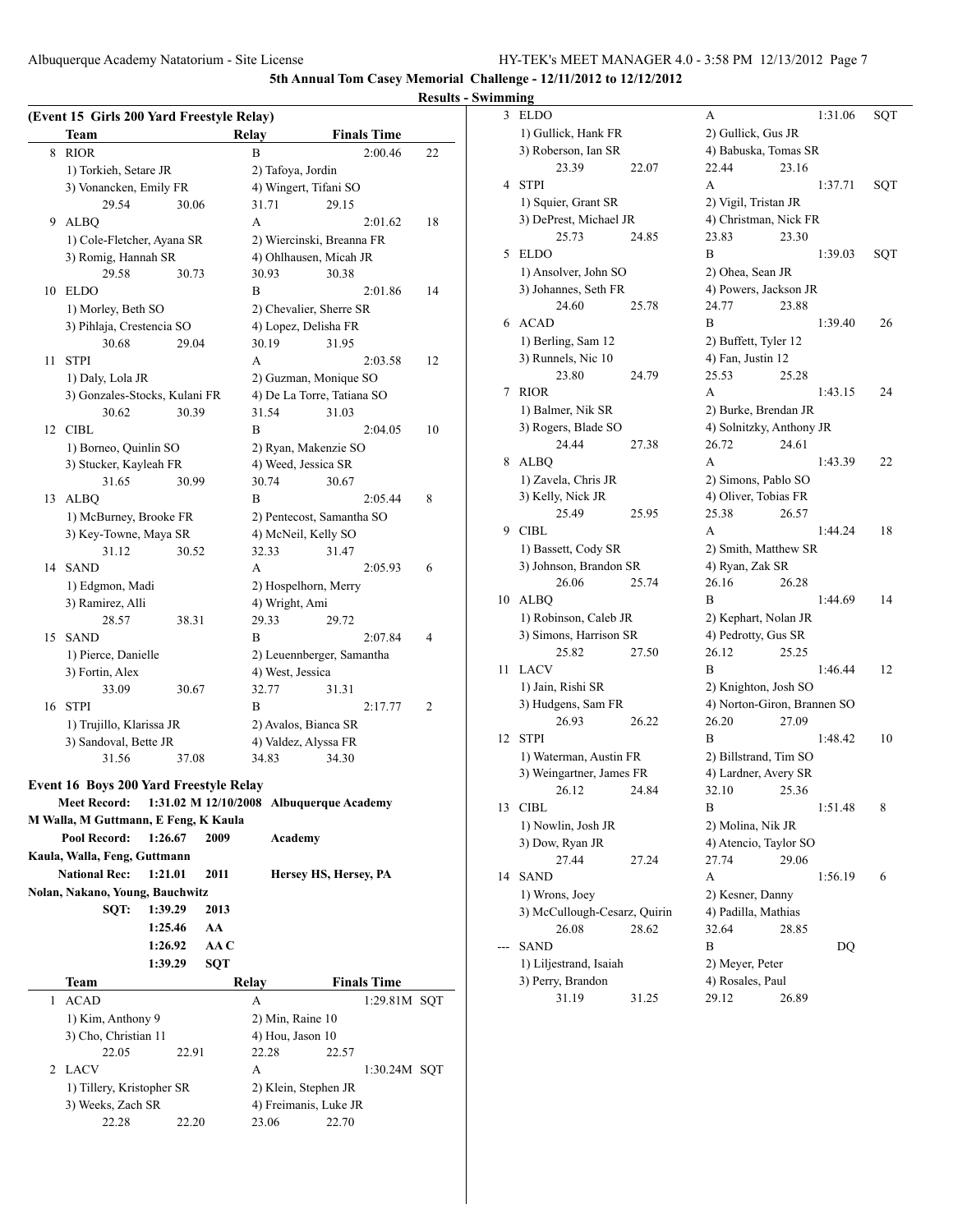**5th Annual Tom Casey Memorial Chall** 

**Results - Swin** 

|    |                                          |         |                   |             |                        | <b>Results</b> |
|----|------------------------------------------|---------|-------------------|-------------|------------------------|----------------|
|    | Event 17 Girls 100 Yard Backstroke       |         |                   |             |                        |                |
|    | <b>Meet Record:</b>                      |         | 56.96 M 12/7/2011 |             | Anika Apostalon        |                |
|    | Pool Record:                             | 54.24   | 2012              |             | <b>Anika Apostalon</b> |                |
|    | <b>National Rec:</b>                     | 51.53   | 2010              |             | <b>Rachel Bottsma</b>  |                |
|    | SQT:                                     | 1:06.39 | 2013              |             |                        |                |
|    |                                          | 55.76   | AA                |             |                        |                |
|    |                                          | 56.94   | AA C              |             |                        |                |
|    |                                          | 1:06.39 | <b>SQT</b>        |             |                        |                |
|    | Name                                     |         |                   | YrSchool    | <b>Finals Time</b>     |                |
| 1  | Apostalon, Anika<br>28.69                |         |                   | 12 ACAD     | 57.82                  | SOT            |
| 2  | Atkins, Lauren                           | 29.13   |                   | JR STPI     | 1:03.51                | SQT            |
|    | 31.31                                    | 32.20   |                   |             |                        |                |
| 3  | Seckler, Megan                           |         |                   | SR ELDO     | 1:05.05                | SQT            |
|    | 31.33                                    | 33.72   |                   |             |                        |                |
| 4  | Fenton, Morgan                           |         |                   | 12 ACAD     | 1:05.61                | SQT            |
|    | 31.72                                    | 33.89   |                   |             |                        |                |
| 5  | Whitezell, Harlee                        |         |                   | SO CIBL     | 1:06.28                | SQT            |
|    | 32.00                                    | 34.28   |                   |             |                        |                |
| 6  | Miller, Sasha                            |         |                   | <b>SAND</b> | 1:06.64                | 13             |
|    | 31.20                                    | 35.44   |                   |             |                        |                |
| 7  | Hugg, Daryan                             |         |                   | JR LACV     | 1:07.00                | 12             |
|    | 32.36                                    | 34.64   |                   |             |                        |                |
| 8  | Duffy, Ciara                             |         |                   | SR RIOR     | 1:07.34                | 11             |
|    | 32.44                                    | 34.90   |                   |             |                        |                |
| 9  | Farley, Erin                             |         |                   | <b>RIOR</b> | 1:07.67                | 9              |
|    | 33.03                                    | 34.64   |                   |             |                        |                |
| 10 | Davis, Kaisha                            |         |                   | JR ELDO     | 1:08.15                | 7              |
| 11 | 33.00<br>Ediger, Emily                   | 35.15   |                   | SR LACV     | 1:09.73                | 6              |
|    | 34.26                                    | 35.47   |                   |             |                        |                |
| 12 | Wood, Lauren                             |         |                   | JR CIBL     | 1:11.18                | 5              |
|    | 35.27                                    | 35.91   |                   |             |                        |                |
| 13 | Sarason, Sage                            |         |                   | SR ALBQ     | 1:16.24                | 4              |
|    | 36.96                                    | 39.28   |                   |             |                        |                |
| 14 | Frew, Blaise                             |         |                   | <b>SAND</b> | 1:17.84                | 3              |
|    | 37.87                                    | 39.97   |                   |             |                        |                |
| 15 | McNeil, Kelly                            |         |                   | SO ALBQ     | 1:21.47                | $\overline{c}$ |
|    | 39.64                                    | 41.83   |                   |             |                        |                |
|    | 16 Poage, Devon                          |         | SO -              | <b>STPI</b> | 1:36.28                | 1              |
|    | 46.73                                    | 49.55   |                   |             |                        |                |
|    | <b>Event 18 Boys 100 Yard Backstroke</b> |         |                   |             |                        |                |
|    | <b>Meet Record:</b>                      |         | 53.80 M 12/7/2011 |             | <b>Henry Homans</b>    |                |
|    | Pool Record:                             | 50.69   | 2010              |             | <b>Jacob Mortensen</b> |                |
|    | <b>National Rec:</b>                     | 45.49   | 2011              |             | David Nolan            |                |
|    | SQT:                                     | 1:01.39 | 2013              |             |                        |                |
|    |                                          | 50.32   | AA                |             |                        |                |
|    |                                          | 51.56   | AA C              |             |                        |                |
|    |                                          | 1:01.39 | <b>SQT</b>        |             |                        |                |
|    | Name                                     |         |                   | YrSchool    | <b>Finals Time</b>     |                |
| 1  | Tillery, Kristopher                      |         |                   | SR LACV     | 53.18M SQT             |                |
|    | 26.72                                    | 26.46   |                   |             |                        |                |
| 2  | Medley, Trinity                          |         |                   | FR RIOR     | 58.03                  | SQT            |
|    | 28.72                                    | 29.31   |                   |             |                        |                |
| 3  | Cho, Christian                           |         | 11                | ACAD        | 58.94                  | SQT            |
|    | 29.16                                    | 29.78   |                   |             |                        |                |
|    |                                          |         |                   |             |                        |                |

|         | hallenge - 12/11/2012 to 12/12/2012  |         |      |                                      |                    |     |
|---------|--------------------------------------|---------|------|--------------------------------------|--------------------|-----|
| wimming |                                      |         |      |                                      |                    |     |
| 4       | Huffman, Tameryn                     |         |      | SO CIBL                              | 58.99              | SQT |
|         | 29.01                                | 29.98   |      |                                      |                    |     |
| 5       | Romero, Estevan                      |         |      | SAND                                 | 1:00.35            | SQT |
|         | 29.78                                | 30.57   |      | ELDO                                 |                    |     |
| 6       | Jehle, Stephen<br>29.41              | 31.09   | SR   |                                      | 1:00.50            | SQT |
| 7       | Rigg, Tanner                         |         |      | SR LACV                              | 1:01.91            | 12  |
|         | 30.19                                | 31.72   |      |                                      |                    |     |
| 8       | Min, Raine                           |         | 10   | ACAD                                 | 1:02.15            | 11  |
|         | 29.50                                | 32.65   |      |                                      |                    |     |
| 9       | Robinson, Caleb                      |         | JR   | ALBQ                                 | 1:02.98            | 9   |
|         | 31.00                                | 31.98   |      |                                      |                    |     |
| 10      | Ozakyol, Addison                     |         |      | SAND                                 | 1:05.33            | 7   |
|         | 31.93                                | 33.40   |      |                                      |                    |     |
| 11      | Rogers, Blade                        |         | SО   | RIOR                                 | 1:05.83            | 6   |
|         | 32.66                                | 33.17   |      |                                      |                    |     |
| 12      | Nowlin, Josh                         |         |      | JR CIBL                              | 1:05.89            | 5   |
|         | 32.21                                | 33.68   |      |                                      |                    |     |
| 13      | McNeil, Ian                          |         | SR   | ALBQ                                 | 1:06.63            | 4   |
|         | 32.16                                | 34.47   |      |                                      |                    |     |
| 14      | Vigil, Tristan                       |         |      | JR STPI                              | 1:06.82            | 3   |
|         | 32.66                                | 34.16   |      |                                      |                    |     |
| 15      | Givens, Travis                       |         |      | JR ELDO                              | 1:06.91            | 2   |
|         | 32.99                                | 33.92   |      |                                      |                    |     |
|         | 16 DePrest, Michael                  |         |      | JR STPI                              | 1:09.20            | 1   |
|         | 33.01                                | 36.19   |      |                                      |                    |     |
|         |                                      |         |      |                                      |                    |     |
|         | Event 19 Girls 100 Yard Breaststroke |         |      |                                      |                    |     |
|         | <b>Meet Record:</b>                  |         |      | 1:08.00 M 12/10/2009 Madison Bridges |                    |     |
|         | Pool Record:                         | 1:03.33 | 2008 | <b>Kate Nelsen</b>                   |                    |     |
|         | <b>National Rec:</b>                 | 58.75   | 2009 | <b>Kasey Carlson</b>                 |                    |     |
|         | SQT:                                 | 1:14.99 | 2013 |                                      |                    |     |
|         |                                      | 1:03.94 | AA   |                                      |                    |     |
|         |                                      | 1:05.20 | AA C |                                      |                    |     |
|         |                                      | 1:14.99 | SQT  |                                      |                    |     |
|         | Name                                 |         |      | YrSchool                             | <b>Finals Time</b> |     |
| 1       | Zamora, Felicia                      |         |      | SR ALBQ                              | 1:11.78            | SQT |
|         | 33.53                                | 38.25   |      |                                      |                    |     |
|         | 2 Mohns, Kyra                        |         |      | JR ELDO                              | 1:12.21            | SQT |
|         | 34.21                                | 38.00   |      |                                      |                    |     |
| 3       | Kawamoto, Eileen                     |         | 12   | ACAD                                 | 1:13.21            | SQT |
|         | 34.42                                | 38.79   |      |                                      |                    |     |
| 4       | Summers, Kelsey                      |         |      | SO LACV                              | 1:15.15            | 15  |
|         | 35.43                                | 39.72   |      |                                      |                    |     |
| 5       | Cadigan, Megan                       |         | 11   | <b>ACAD</b>                          | 1:15.66            | 14  |
|         | 35.76                                | 39.90   |      |                                      |                    |     |
| 6       | Weeks, Libby<br>35.74                |         |      | SO LACV                              | 1:15.94            | 13  |
| 7       |                                      | 40.20   |      | FR RIOR                              | 1:17.59            | 12  |
|         | Rice, Kimiko<br>36.86                | 40.73   |      |                                      |                    |     |
| 8       | Reinhart, Temple                     |         |      | FR ELDO                              | 1:19.65            | 11  |
|         | 36.65                                | 43.00   |      |                                      |                    |     |
| 9       | Stucker, Kayleah                     |         |      | FR CIBL                              | 1:20.98            | 9   |
|         | 38.23                                | 42.75   |      |                                      |                    |     |
| 10      | Wiercinski, Breanna                  |         |      | FR ALBQ                              | 1:21.52            | 7   |

11 Hawley, Audrey SAND 1:25.61 6

40.68 44.93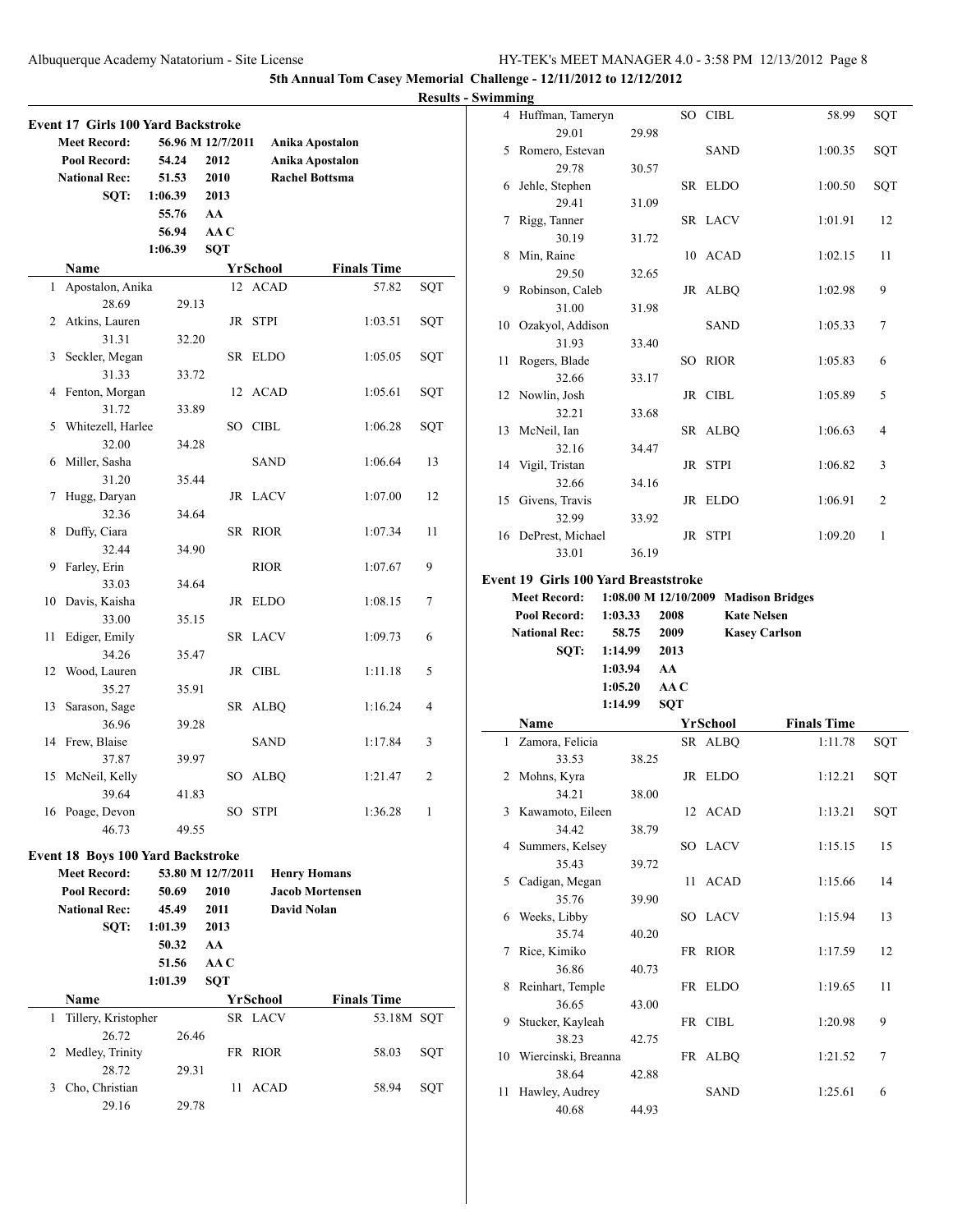|         |                                                                   |                     |            |                     |                       | <b>Results</b> |
|---------|-------------------------------------------------------------------|---------------------|------------|---------------------|-----------------------|----------------|
|         | (Event 19 Girls 100 Yard Breaststroke)                            |                     |            |                     |                       |                |
|         | Name                                                              |                     |            | <b>YrSchool</b>     | <b>Finals Time</b>    |                |
|         | 12 Hightower, Kaycee                                              |                     |            | SO CIBL             | 1:28.72               | 5              |
|         | 40.83                                                             | 47.89               |            |                     |                       |                |
|         | 13 Guzman, Monique                                                |                     | SO         | <b>STPI</b>         | 1:30.83               | 4              |
|         | 42.22                                                             | 48.61               |            |                     |                       |                |
|         | 14 Dye-Robinson, Amy                                              |                     |            | SAND                | 1:33.76               | 3              |
|         | 44.57                                                             | 49.19               |            |                     |                       |                |
| $- - -$ | Tafoya, Jordin                                                    |                     |            | <b>RIOR</b>         | DQ                    |                |
|         | 37.75                                                             | 43.58               |            |                     |                       |                |
|         | --- Gonzales-Stocks, Kulani                                       |                     |            | FR STPI             | NS                    |                |
|         | --- Slimp, Stephanie                                              |                     |            | <b>SAND</b>         | <b>SCR</b>            |                |
|         |                                                                   |                     |            |                     |                       |                |
|         | <b>Event 20 Boys 100 Yard Breaststroke</b><br><b>Meet Record:</b> | 1:00.98 M 12/7/2011 |            |                     |                       |                |
|         |                                                                   |                     |            | <b>Nick Balmer</b>  |                       |                |
|         | Pool Record:                                                      | 58.29               | 1999       | <b>Daniel Downs</b> |                       |                |
|         | <b>National Rec:</b>                                              | 53.66               | 1998       |                     | <b>Patrick Fowler</b> |                |
|         | SQT:                                                              | 1:07.79             | 2013       |                     |                       |                |
|         |                                                                   | 57.08               | AA         |                     |                       |                |
|         |                                                                   | 58.16               | AA C       |                     |                       |                |
|         |                                                                   | 1:07.79             | <b>SQT</b> |                     |                       |                |
|         | Name                                                              |                     |            | YrSchool            | <b>Finals Time</b>    |                |
| 1       | Balmer, Nik                                                       |                     |            | SR RIOR             | 1:01.30               | SQT            |
|         | 29.59                                                             | 31.71               |            |                     |                       |                |
|         | 2 Zavela, Chris                                                   |                     |            | JR ALBQ             | 1:05.73               | SQT            |
|         | 31.34                                                             | 34.39               |            |                     |                       |                |
| 3       | Salazar, Lucas<br>32.44                                           |                     |            | SR ALBQ             | 1:07.54               | SQT            |
|         |                                                                   | 35.10               |            | SR ELDO             |                       |                |
|         | 4 McGregor, Davis<br>32.13                                        |                     |            |                     | 1:07.56               | SQT            |
| 5       | Gustafson, Dylan                                                  | 35.43               | SО         | RIOR                | 1:08.03               | 14             |
|         | 32.37                                                             | 35.66               |            |                     |                       |                |
|         | 6 Jones, Quentin                                                  |                     |            | JR CIBL             | 1:08.48               | 13             |
|         | 32.08                                                             | 36.40               |            |                     |                       |                |
|         | 7 Carrillo, Ian                                                   |                     | 11 -       | <b>ACAD</b>         | 1:08.66               | 12             |
|         | 32.79                                                             | 35.87               |            |                     |                       |                |
| 8       | Jain, Rishi                                                       |                     |            | SR LACV             | 1:09.09               | 11             |
|         | 32.41                                                             | 36.68               |            |                     |                       |                |
| 9       | Vinson, Whit                                                      |                     | 9          | <b>ACAD</b>         | 1:09.55               | 9              |
|         | 32.58                                                             | 36.97               |            |                     |                       |                |
|         | 10 Bassett, Cody                                                  |                     |            | SR CIBL             | 1:09.63               | 7              |
|         | 32.70                                                             | 36.93               |            |                     |                       |                |
| 11      | Ozakyol, Ellis                                                    |                     |            | FR ELDO             | 1:10.90               | 6              |
|         | 33.30                                                             | 37.60               |            |                     |                       |                |
| 12      | Billstrand, Tim                                                   |                     | SO         | <b>STPI</b>         | 1:14.18               | 5              |
|         | 34.36                                                             | 39.82               |            |                     |                       |                |
| 13      | Rosales, Paul                                                     |                     |            | SAND                | 1:18.91               | 4              |
|         | 36.52                                                             | 42.39               |            |                     |                       |                |
| 14      | Hallada, Liam                                                     |                     |            | <b>SAND</b>         | 1:22.53               | 3              |
|         | 37.84                                                             | 44.69               |            |                     |                       |                |
| 15      | Hudgens, Sam                                                      |                     |            | FR LACV             | 1:29.09               | 2              |
|         | 41.42                                                             | 47.67               |            |                     |                       |                |
| 16      | Weingartner, James                                                |                     |            | FR STPI             | 1:30.82               | 1              |
|         | 42.93                                                             | 47.89               |            |                     |                       |                |
|         |                                                                   |                     |            |                     |                       |                |

| ,,,,,,,,,,,,,                                                                                                       |                                            |         |            |                    |                            |     |
|---------------------------------------------------------------------------------------------------------------------|--------------------------------------------|---------|------------|--------------------|----------------------------|-----|
| Event 21 Girls 400 Yard Freestyle Relay<br>3:41.72 M 12/8/2010<br><b>Meet Record:</b><br><b>Albuquerque Academy</b> |                                            |         |            |                    |                            |     |
|                                                                                                                     | G St. John, M Howell, L Davis, A Apostalon |         |            |                    |                            |     |
|                                                                                                                     | <b>Pool Record:</b>                        | 3:30.34 | 2005       | Academy            |                            |     |
|                                                                                                                     | Schluntz, A. Howell, Roberts, M.Stern      |         |            |                    |                            |     |
|                                                                                                                     |                                            |         |            |                    |                            |     |
|                                                                                                                     | <b>National Rec:</b>                       | 3:22.34 | 2006       |                    | <b>German Town Acad PA</b> |     |
|                                                                                                                     | Riefenstahl, Coenen, Crippen, Aemisegger   |         |            |                    |                            |     |
|                                                                                                                     | SQT:                                       | 4:17.79 | 2013       |                    |                            |     |
|                                                                                                                     |                                            | 3:30.14 | AA         |                    |                            |     |
|                                                                                                                     |                                            | 3:33.53 | AA C       |                    |                            |     |
|                                                                                                                     |                                            | 4:17.79 | <b>SQT</b> |                    |                            |     |
|                                                                                                                     | Team                                       |         |            | Relay              | <b>Finals Time</b>         |     |
| 1                                                                                                                   | <b>ELDO</b>                                |         |            | A                  | 3:44.24                    | SQT |
|                                                                                                                     | 1) Wickesberg, Tyler SO                    |         |            |                    | 2) Robison, Kelsey FR      |     |
|                                                                                                                     |                                            |         |            |                    |                            |     |
|                                                                                                                     | 3) Wray, Jordan JR                         |         |            |                    | 4) Rivenbark, Ellie FR     |     |
|                                                                                                                     | 26.88                                      | 56.15   |            | 26.94              | 56.68                      |     |
|                                                                                                                     | 27.65                                      | 57.72   |            | 25.39              | 53.69                      |     |
| 2                                                                                                                   | LACV                                       |         |            | A                  | 3:51.81                    | SQT |
|                                                                                                                     | 1) Hugg, Daryan JR                         |         |            |                    | 2) DeSerisy, Tess SR       |     |
|                                                                                                                     | 3) Swisher, Miriam SR                      |         |            |                    | 4) Fellows, Nika JR        |     |
|                                                                                                                     | 28.72                                      | 1:00.38 |            | 29.07              | 1:03.08                    |     |
|                                                                                                                     | 25.49                                      | 54.43   |            | 26.26              | 53.92                      |     |
|                                                                                                                     | 3 SAND                                     |         |            | A                  | 3:52.01                    | SQT |
|                                                                                                                     | 1) Matsko, Jackie                          |         |            | 2) Scholand, Aine  |                            |     |
|                                                                                                                     | 3) Marshall, Sandra                        |         |            | 4) Key, Amanda     |                            |     |
|                                                                                                                     | 27.25                                      | 57.80   |            | 27.36              | 57.20                      |     |
|                                                                                                                     | 28.30                                      | 1:00.65 |            | 27.12              | 56.36                      |     |
|                                                                                                                     | 4 CIBL                                     |         |            | A                  | 3:59.60                    | SQT |
|                                                                                                                     | 1) Cotter, Ainsley FR                      |         |            |                    | 2) Duckett, Hannah FR      |     |
|                                                                                                                     | 3) Barnes, Tessla JR                       |         |            |                    | 4) Whitezell, Harlee SO    |     |
|                                                                                                                     | 29.71                                      | 1:01.68 |            | 28.28              | 59.98                      |     |
|                                                                                                                     | 28.12                                      | 59.13   |            | 28.04              | 58.81                      |     |
| 5                                                                                                                   | <b>ACAD</b>                                |         |            | A                  | 4:02.93                    | SQT |
|                                                                                                                     | 1) Moffat, Rebecca 10                      |         |            |                    | 2) Fox, Christina 12       |     |
|                                                                                                                     | 3) Sommers, Emilie 12                      |         |            |                    | 4) Fenton, Morgan 12       |     |
|                                                                                                                     | 28.36                                      | 59.99   |            | 28.56              | 1:00.60                    |     |
|                                                                                                                     | 29.48                                      | 1:02.29 |            | 27.98              | 1:00.05                    |     |
| 6                                                                                                                   | <b>RIOR</b>                                |         |            | А                  | 4:03.09                    | SQT |
|                                                                                                                     |                                            |         |            |                    |                            |     |
|                                                                                                                     | 1) Balmer, Claire SO                       |         |            | 2) Duffy, Ciara SR |                            |     |
|                                                                                                                     | 3) Opincariu, Lucy SO<br>29.03             |         |            |                    | 4) Burke, Michelle FR      |     |
|                                                                                                                     |                                            | 1:00.04 |            | 29.68              | 1:02.08                    |     |
|                                                                                                                     | 28.99                                      | 1:01.75 |            | 28.26              | 59.22                      |     |
|                                                                                                                     | 7 ALBQ                                     |         |            | А                  | 4:06.30                    | SQT |
|                                                                                                                     | 1) Pino, Cassaundra SO                     |         |            |                    | 2) Zamora, Felicia SR      |     |
|                                                                                                                     | 3) Sarason, Sage SR                        |         |            |                    | 4) Cole-Fletcher, Ayana SR |     |
|                                                                                                                     | 26.16                                      | 54.52   |            | 28.17              | 59.39                      |     |
|                                                                                                                     | 32.14                                      | 1:07.21 |            | 31.05              | 1:05.18                    |     |
|                                                                                                                     | 8 LACV                                     |         |            | B                  | 4:07.31                    | SQT |
|                                                                                                                     | 1) Ripley, Josie SR                        |         |            |                    | 2) Pena, Danielle SR       |     |
|                                                                                                                     | 3) Weeks, Libby SO                         |         |            |                    | 4) Woodfield, Kelsey JR    |     |
|                                                                                                                     | 28.55                                      | 58.76   |            | 29.52              | 1:02.27                    |     |
|                                                                                                                     | 30.40                                      | 1:04.20 |            | 29.53              | 1:02.08                    |     |
| 9                                                                                                                   | <b>RIOR</b>                                |         |            | B                  | 4:09.18                    | SQT |
|                                                                                                                     | 1) Farley, Erin                            |         |            |                    | 2) Chlastawa, Colleen SO   |     |
|                                                                                                                     | 3) Rice, Kimiko FR                         |         |            |                    | 4) Harper, Hanna JR        |     |
|                                                                                                                     | 29.47                                      | 1:01.74 |            | 29.12              | 1:01.83                    |     |
|                                                                                                                     | 30.55                                      | 1:04.15 |            | 29.65              | 1:01.46                    |     |
|                                                                                                                     |                                            |         |            |                    |                            |     |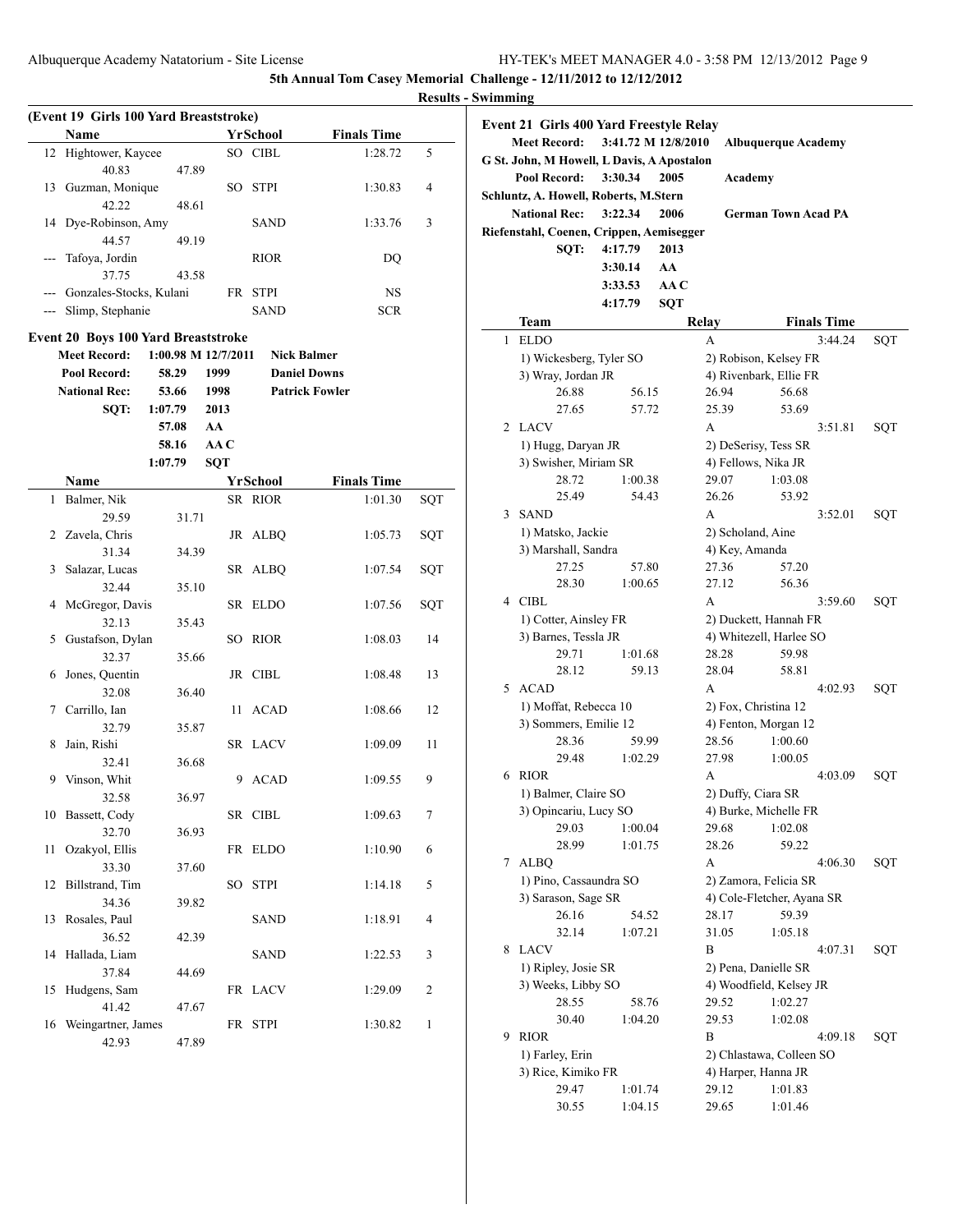|     | (Event 21 Girls 400 Yard Freestyle Relay)     |                     |            |                |                               |     |
|-----|-----------------------------------------------|---------------------|------------|----------------|-------------------------------|-----|
|     | Team                                          |                     |            | Relay          | <b>Finals Time</b>            |     |
| 10  | <b>ACAD</b>                                   |                     |            | B              | 4:10.34                       | SQT |
|     | 1) Phillips, Marisa 11                        |                     |            |                | 2) McCormick, Rachel 9        |     |
|     | 3) Rosprim, Mary Catherine 11                 |                     |            |                | 4) Montoya, Samantha 10       |     |
|     | 30.02                                         | 1:02.07             |            | 29.64          | 1:01.13                       |     |
|     | 30.35                                         | 1:04.04             |            | 29.83          | 1:03.10                       |     |
| 11  | <b>ELDO</b>                                   |                     |            | B              | 4:25.34                       | 12  |
|     | 1) Thibodeau, Kasey SO                        |                     |            |                | 2) Jordan, Katie JR           |     |
|     | 3) Baca, Kristen SR                           |                     |            |                | 4) Jehle, Lauren FR           |     |
|     | 29.02<br>32.25                                | 1:01.16<br>1:10.92  |            | 30.88<br>31.69 | 1:04.93<br>1:08.33            |     |
| 12  | <b>STPI</b>                                   |                     |            | А              | 4:25.97                       | 10  |
|     | 1) Gonzales-Stocks, Kulani FR                 |                     |            |                | 2) Trujillo, Klarissa JR      |     |
|     | 3) Sluder, Sarah SR                           |                     |            |                | 4) Atkins, Lauren JR          |     |
|     | 33.20                                         | 1:10.37             |            | 35.14          | 1:28.33                       |     |
|     |                                               | 48.35               |            | 28.24          | 58.92                         |     |
| 13  | ALBQ                                          |                     |            | B              | 4:32.55                       | 8   |
|     | 1) Herring, Lizzie SO                         |                     |            |                | 2) Ohlhausen, Micah JR        |     |
|     | 3) Wiercinski, Breanna FR                     |                     |            |                | 4) Romig, Hannah SR           |     |
|     | 32.17                                         | 1:07.80             |            | 33.04          | 1:10.74                       |     |
|     | 33.01                                         | 1:08.58             |            | 30.48          | 1:05.43                       |     |
|     | 14 CIBL                                       |                     |            | B              | 4:38.55                       | 6   |
|     | 1) Ryan, Makenzie SO                          |                     |            |                | 2) Breden, Larisa SR          |     |
|     | 3) Stucker, Kayleah FR                        |                     |            |                | 4) Hightower, Kaycee SO       |     |
|     | 32.98                                         | 1:09.65             |            | 31.92          | 1:08.57                       |     |
|     | 32.87                                         | 1:09.77             |            | 33.32          | 1:10.56                       |     |
| --- | <b>SAND</b>                                   |                     |            | B              | DQ                            |     |
|     | 1) Fortin, Alex                               |                     |            |                | 2) Gallegos, Alaura           |     |
|     | 3) Dye-Robinson, Amy                          |                     |            |                | 4) Pierce, Danielle           |     |
|     | 34.42                                         | 1:12.99             |            | 31.69          | 1:06.65                       |     |
|     | 40.05                                         | 1:23.50             |            | 34.63          | 1:12.46                       |     |
|     | <b>STPI</b>                                   |                     |            | B              | NS                            |     |
|     | 1) Guzman, Monique SO                         |                     |            |                | 2) Avalos, Bianca SR          |     |
|     | 3) Sandoval, Bette JR                         |                     |            |                | 4) Valdez, Alyssa FR          |     |
|     | <b>Event 22 Boys 400 Yard Freestyle Relay</b> |                     |            |                |                               |     |
|     | <b>Meet Record:</b>                           | 3:19.42 M 12/7/2011 |            |                | Eldorado High School          |     |
|     | I Walker, K Zibbon, J Hanks, H Homans         |                     |            |                |                               |     |
|     | Pool Record:                                  | 3:12.44             | 2009       |                | Academy                       |     |
|     | Kaula, Walla, Feng, Guttmann                  |                     |            |                |                               |     |
|     | <b>National Rec:</b>                          | 2:59.76             | 2009       |                | New Trier HS, IL              |     |
|     | Skinner, Malone, Magan, Grodecki              |                     |            |                |                               |     |
|     | SOT:                                          | 3:45.09             | 2013       |                |                               |     |
|     |                                               | 3:07.94             | AA         |                |                               |     |
|     |                                               | 3:10.99             | AA C       |                |                               |     |
|     |                                               | 3:45.09             | <b>SQT</b> |                |                               |     |
|     | Team                                          |                     |            | Relay          | <b>Finals Time</b>            |     |
| 1   | <b>ACAD</b>                                   |                     |            | A              | 3:21.15                       | SQT |
|     | 1) Kim, Anthony 9                             |                     |            |                | 2) Theiler, Scott 10          |     |
|     | 3) Cho, Christian 11                          |                     |            |                | 4) Hou, Jason 10              |     |
|     | 23.26                                         | 48.86               |            | 24.39          | 51.58                         |     |
|     | 24.23                                         | 50.73               |            | 23.73          | 49.98                         |     |
| 2   | <b>ELDO</b>                                   |                     |            | A              | 3:30.23                       | SQT |
|     | 1) Powers, Jackson JR                         |                     |            |                | 2) Roberson, Ian SR           |     |
|     | 3) Gullick, Gus JR<br>25.14                   | 52.26               |            | 24.93          | 4) Babuska, Tomas SR<br>53.54 |     |
|     | 23.75                                         | 50.73               |            | 25.01          | 53.70                         |     |
|     |                                               |                     |            |                |                               |     |

| 3  | CIBL                      |         | А                  | 3:36.07                  | SQT |  |  |
|----|---------------------------|---------|--------------------|--------------------------|-----|--|--|
|    | 1) Melchor, Edgar JR      |         |                    | 2) Gallegos, Paul SR     |     |  |  |
|    | 3) Huffman, Tameryn SO    |         |                    | 4) Jones, Quentin JR     |     |  |  |
|    | 24.27                     | 50.85   | 26.41              | 55.76                    |     |  |  |
|    | 25.66                     | 53.16   | 26.57              | 56.30                    |     |  |  |
| 4  | <b>LACV</b>               |         | А                  | 3:36.86                  | SQT |  |  |
|    | 1) Westerberg, Michael FR |         |                    | 2) Elden, Nicholas JR    |     |  |  |
|    | 3) Rigg, Tanner SR        |         |                    | 4) Freimanis, Luke JR    |     |  |  |
|    | 25.85                     | 53.67   | 25.61              | 55.80                    |     |  |  |
|    | 26.42                     | 55.95   | 24.59              | 51.44                    |     |  |  |
|    |                           |         |                    |                          |     |  |  |
| 5  | <b>ALBQ</b>               |         | A                  | 3:37.35                  | SQT |  |  |
|    | 1) Shuey, Conor JR        |         |                    | 2) Zavela, Chris JR      |     |  |  |
|    | 3) Slota, Evan FR         |         |                    | 4) Chavez, Jude SO       |     |  |  |
|    | 25.33                     | 51.93   | 26.41              | 55.06                    |     |  |  |
|    | 26.12                     | 55.73   | 26.41              | 54.63                    |     |  |  |
| 6  | <b>RIOR</b>               |         | A                  | 3:37.41                  | SQT |  |  |
|    | 1) Burke, Brendan JR      |         |                    | 2) Medley, Trinity FR    |     |  |  |
|    | 3) Gustafson, Dylan SO    |         |                    | 4) Conejo, Luisfelipe SO |     |  |  |
|    | 26.20                     | 54.56   | 26.12              | 54.68                    |     |  |  |
|    | 27.50                     | 58.00   | 24.05              | 50.17                    |     |  |  |
| 7  | <b>SAND</b>               |         | A                  | 3:40.54                  | SQT |  |  |
|    | 1) Romero, Estevan        |         | 2) Kingsolver, Ian |                          |     |  |  |
|    | 3) Otts, Jack             |         | 4) Wrons, Joev     |                          |     |  |  |
|    | 26.05                     | 53.72   | 26.01              | 55.24                    |     |  |  |
|    | 27.00                     | 56.10   | 25.94              | 55.48                    |     |  |  |
|    |                           |         |                    |                          |     |  |  |
| 8  | <b>ELDO</b>               |         | В                  | 3:43.55                  | SQT |  |  |
|    | 1) Gullick, Hank FR       |         |                    | 2) Ansolver, John SO     |     |  |  |
|    | 3) Givens, Travis JR      |         |                    | 4) Montoya, Gaelon SO    |     |  |  |
|    | 25.36                     | 53.44   | 26.10              | 55.98                    |     |  |  |
|    | 18.24                     | 57.47   | 26.39              | 56.66                    |     |  |  |
| 9. | <b>ACAD</b>               |         | B                  | 3:47.22                  | 18  |  |  |
|    | 1) Berling, Sam 12        |         | 2) Runnels, Nic 10 |                          |     |  |  |
|    | 3) Hatley, David 11       |         |                    | 4) Buttner, Jordan 8     |     |  |  |
|    | 25.87                     | 56.40   | 26.86              | 57.20                    |     |  |  |
|    | 26.45                     | 57.20   | 27.09              | 56.42                    |     |  |  |
| 10 | <b>ALBO</b>               |         | В                  | 3:50.61                  | 14  |  |  |
|    | 1) McNeil, Ian SR         |         | 2) Kelly, Nick JR  |                          |     |  |  |
|    | 3) Slota, Ryan SR         |         |                    | 4) Oliver, Tobias FR     |     |  |  |
|    | 27.67                     | 58.72   | 26.69              | 56.33                    |     |  |  |
|    | 27.41                     | 57.08   | 28.03              | 58.48                    |     |  |  |
| 11 | STPI                      |         | А                  | 3:50.98                  | 12  |  |  |
|    | 1) Squier, Grant SR       |         |                    | 2) Waterman, Austin FR   |     |  |  |
|    | 3) Billstrand, Tim SO     |         |                    | 4) Lardner, Avery SR     |     |  |  |
|    | 27.67                     | 57.49   | 26.84              | 58.03                    |     |  |  |
|    | 28.63                     | 59.81   | 26.47              | 55.65                    |     |  |  |
| 12 | <b>LACV</b>               |         | B                  | 4:00.09                  | 10  |  |  |
|    |                           |         |                    |                          |     |  |  |
|    | 1) Rigg, Nolan SO         |         |                    | 2) Hudgens, Sam FR       |     |  |  |
|    | 3) Knighton, Josh SO      |         |                    | 4) Willingham, Landon FR |     |  |  |
|    | 28.73                     | 1:00.16 | 27.61              | 1:01.31                  |     |  |  |
|    | 27.94                     | 1:00.58 | 27.65              | 58.04                    |     |  |  |
| 13 | <b>CIBL</b>               |         | B                  | 4:03.29                  | 8   |  |  |
|    | 1) Atencio, Taylor SO     |         | 2) Ryan, Zak SR    |                          |     |  |  |
|    | 3) Johnson, Brandon SR    |         |                    | 4) Smith, Matthew SR     |     |  |  |
|    | 30.01                     | 1:04.48 | 28.25              | 59.38                    |     |  |  |
|    | 27.60                     | 58.81   | 28.80              | 1:00.62                  |     |  |  |
|    |                           |         |                    |                          |     |  |  |